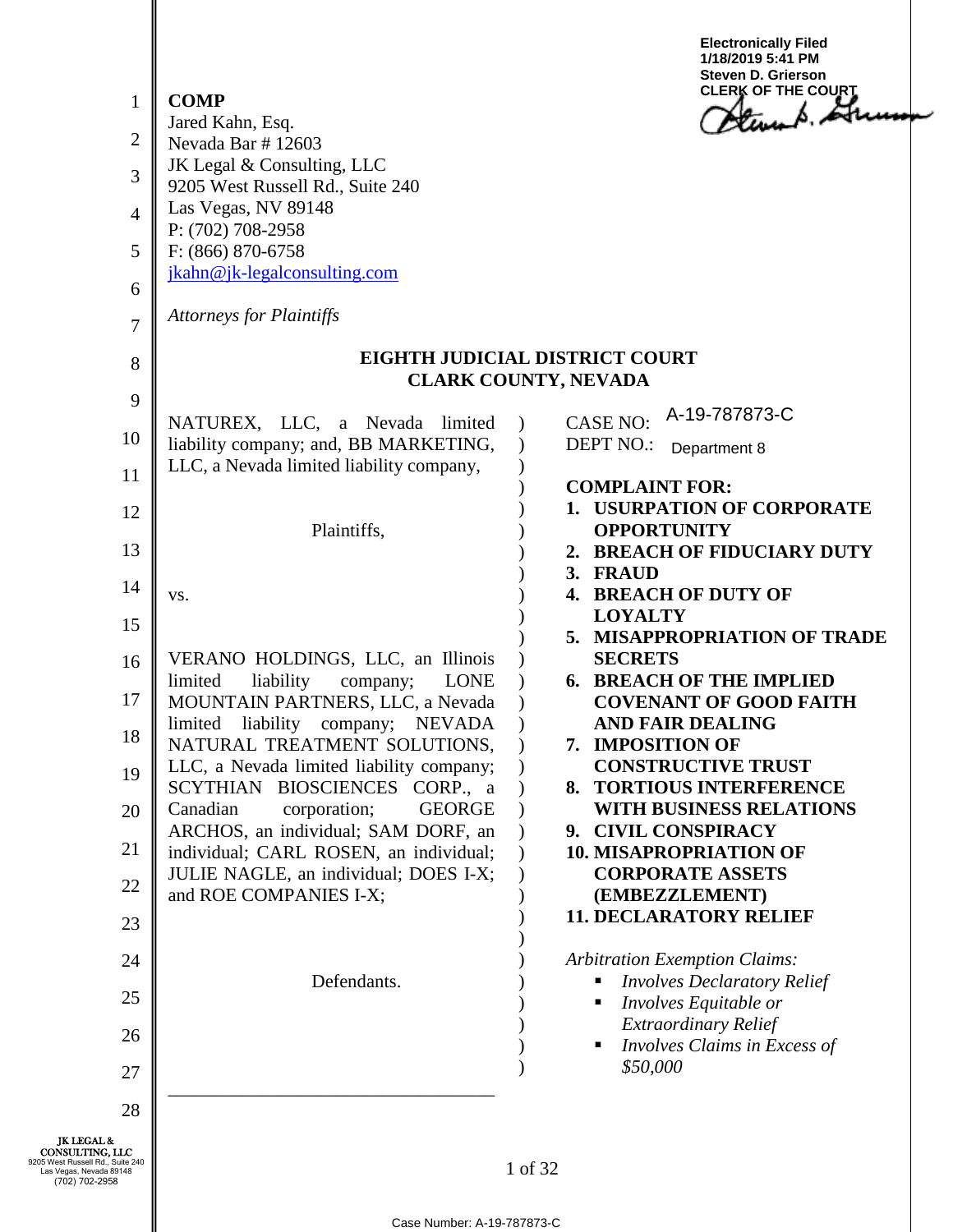1 2 3 4 5 6 7 Plaintiffs NATUREX, LLC, and BB MARKETING, LLC, by and through their Counsel, Jared B. Kahn, Esq., of JK Legal & Consulting, LLC, hereby complains and alleges against Defendants VERANO HOLDINGS, LLC, LONE MOUNTAIN PARTNERS, LLC, NEVADA NATURAL TREATMENT SOLUTIONS, LLC, SCYTHIAN BIOSCIENCES CORP., GEORGE ARCHOS, SAM DORF, CARL ROSEN, and JULIE NAGLE, the following:

8

#### **I. THE PARTIES, JURISDICTION AND VENUE**

9 10 1. At all material times herein, Plaintiff Naturex, LLC ("Naturex") was a limited liability company operating pursuant to the laws of the State of Nevada.

11 12 13 2. At all material times herein, Plaintiff BB Marketing, LLC ("BBM") was a limited liability company operating pursuant to the laws of the State of Nevada.

14

3. Naturex and BBM are collectively referred herein as "Plaintiffs".

15 16 17 18 19 20 21 22 23 4. At all material times herein, Defendant VERANO HOLDINGS, LLC ("Verano") was a limited liability company operating pursuant to the laws of the State of Illinois. On information and belief, Defendant Verano owns or maintains an interest and controls the business operations of Defendant Lone Mountain, Defendant Nevada Natural Treatment Solutions, LLC and Naturex. On Verano's website, it represents it owns the Nevada dispensary "Zen Leaf", which the dispensary is actually owned by Naturex. Verano further represents it owns a marijuana cultivation facility in Nevada, which on information and belief, is actually owned by Defendant Lone Mountain Partners, LLC.

24 25 26 5. At all material times herein, Defendant LONE MOUNTAIN PARTNERS, LLC ("Lone Mountain") was a limited liability company operating pursuant to the laws of the State of Nevada.

6. At all material times herein, Defendant NEVADA NATURAL TREATMENT

JK LEGAL & CONSULTING, LLC 9205 West Russell Rd., Suite 240 Las Vegas, Nevada 89148 (702) 702-2958

27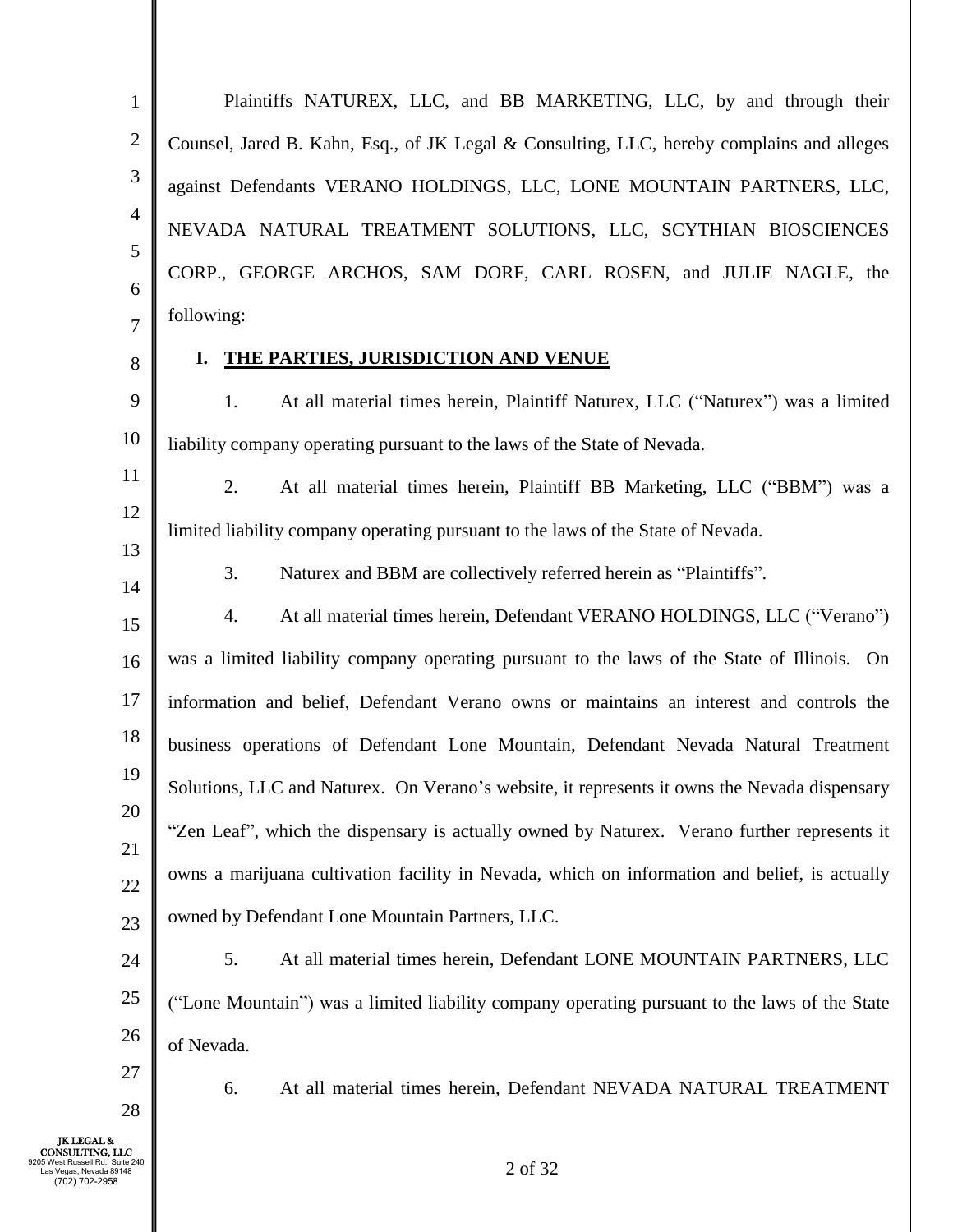1 2 SOLUTIONS, LLC ("NNTS") was a limited liability company operating pursuant to the laws of the State of Nevada.

3 4 5 6 7 7. At all material times herein, Defendant SCYTHIAN BIOSCIENCES CORP ("SCYTHIAN") was a Canadian corporation, and on information and belief, maintained ownership and a controlling interest in Verano, and will financially benefit from the wrongdoings alleged herein.

8 9 10 11 8. At all material times herein, Defendant GEORGE ARCHOS ("ARCHOS") was an individual residing in the State of Illinois and routinely and continuously maintained ownership and operated companies doing business in the State of Nevada, particularly Defendants Lone Mountain, Verano and NNTS.

12 13 14 15 16 9. At all material times herein, Defendant SAM DORF ("DORF") was an individual residing in the State of Illinois and routinely and continuously maintained ownership and operated companies doing business in the State of Nevada, particularly Defendants Lone Mountain, Verano and NNTS.

17 18 19 20 10. At all material times herein, Defendant CARL ROSEN ("ROSEN") was, on information and belief, an individual residing in the State of New York and routinely and continuously maintained ownership and operated companies doing business in the State of Nevada, particularly Defendants Lone Mountain, Verano and NNTS.

21 22 23 24 25 11. At all material times herein, Defendant JULIE NAGLE ("NAGLE") was, on information and belief, an individual residing in the State of Illinois and routinely and continuously maintained ownership and operated companies doing business in the State of Nevada, particularly Defendants Lone Mountain, Verano and NNTS.

26 27 12. Lone Mountain, Verano, NNTS, Scythian, Archos, Dorf, Rosen and Nagle are referred collectively herein as "Defendants".

JK LEGAL & CONSULTING, LLC 9205 West Russell Rd., Suite 240 Las Vegas, Nevada 89148 (702) 702-2958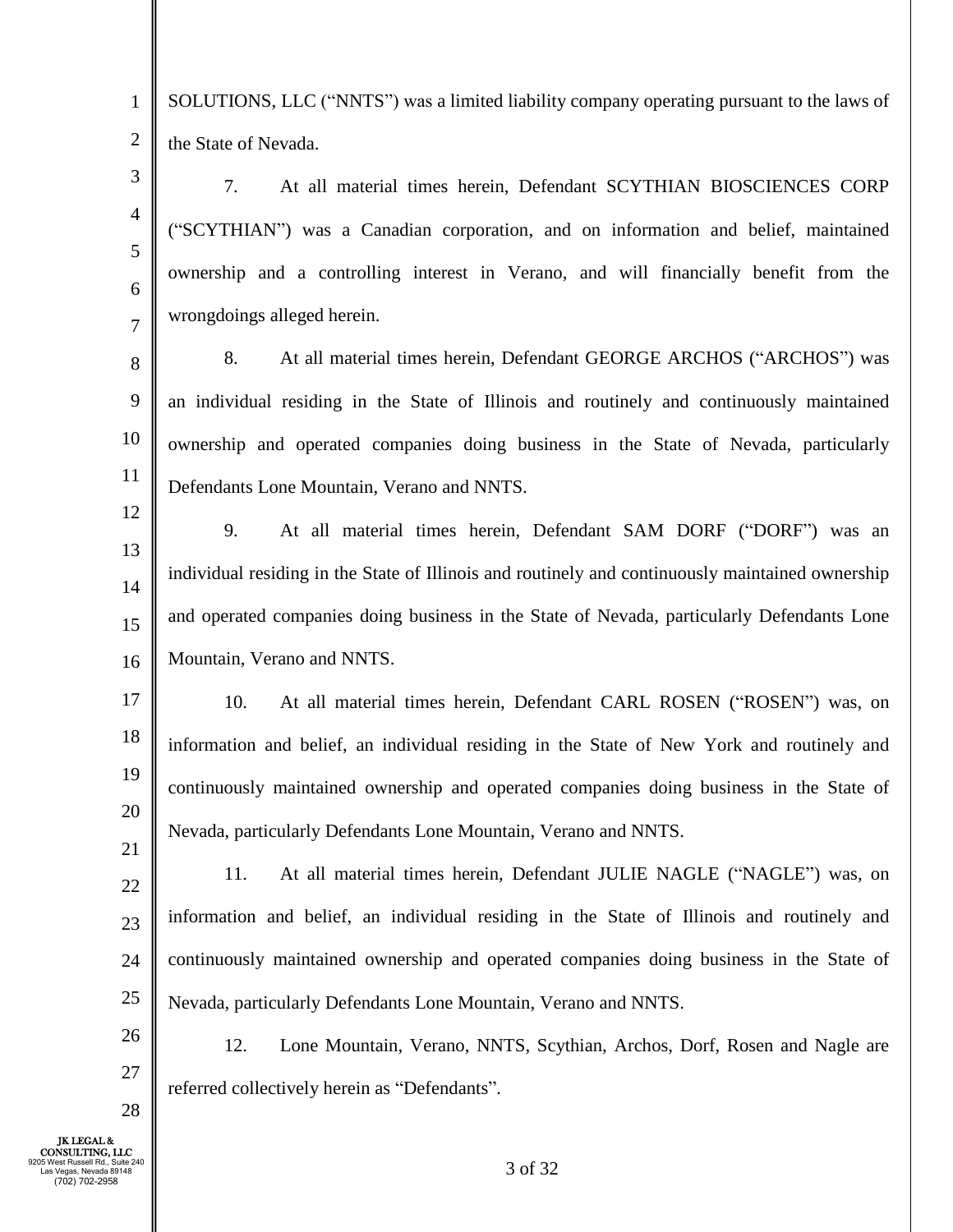| $\mathbf{1}$        | The true names and capacities, whether individual, corporate, association or<br>13.              |
|---------------------|--------------------------------------------------------------------------------------------------|
| $\sqrt{2}$          | otherwise of the Defendants DOES I through X and/or ROE COMPANIES I through X,                   |
| $\mathfrak{Z}$      | inclusive, are unknown to Plaintiffs, who therefore sue said Defendants by such fictitious       |
| $\overline{4}$      | names. Plaintiffs are informed and believe, and thereupon allege, that each of the Defendants    |
| 5                   | designated herein as DOES and/or ROE COMPANIES are responsible in the same manner for            |
| 6<br>$\overline{7}$ | the events and happenings herein referred to, and in some manner, caused the injuries and        |
| 8                   | damages to Plaintiffs alleged herein. Plaintiffs will seek leave of the Court to amend this      |
| 9                   | Complaint to insert the true names and capacities of said Defendants DOES I through X and/or     |
| 10                  | ROE COMPANIES I through X, inclusive when the same have been ascertained by Plaintiffs,          |
| 11                  | together with the appropriate charging allegations, and to join such Defendants in this action.  |
| 12                  | All of the acts alleged herein took place in the County of Clark, State of Nevada,<br>14.        |
| 13                  | where Naturex, BBM, Verano, Lone Mountain, NNTS and the individual Defendants subject of         |
| 14                  | this action conducted their business affairs and caused the harm alleged herein.                 |
| 15                  | <b>II. PERTINENT FACTS AND ALLEGATIONS</b>                                                       |
| 16<br>17            |                                                                                                  |
| 18                  | The Department of Taxation Retail Dispensary Licensing Applications<br>a.                        |
| 19                  | 15.<br>The Department of Taxation, pursuant to Nevada State Legislature Assembly                 |
| 20                  | Bill 422, transferred responsibility for the registration, licensing and regulation of marijuana |
| 21                  | establishments form the State of Nevada's Division of Public and Behavioral Health to the        |
| 22                  | Department of Taxation (the "Department").                                                       |
| 23                  | Pursuant to Section 80(3) of Adopted Regulation of the Department of Taxation,<br>16.            |
| 24                  | LCB File No. R092-17, the Department being responsible for allocation the licenses of retail     |
| 25                  | marijuana dispensaries, issued a public notice for an application period wherein the Department  |
| 26                  | sought applications from qualified applicants to award sixty-four (64) retail marijuana          |
| 27<br>28            | dispensary licenses throughout various jurisdictions in Nevada (the "Applications").             |
|                     |                                                                                                  |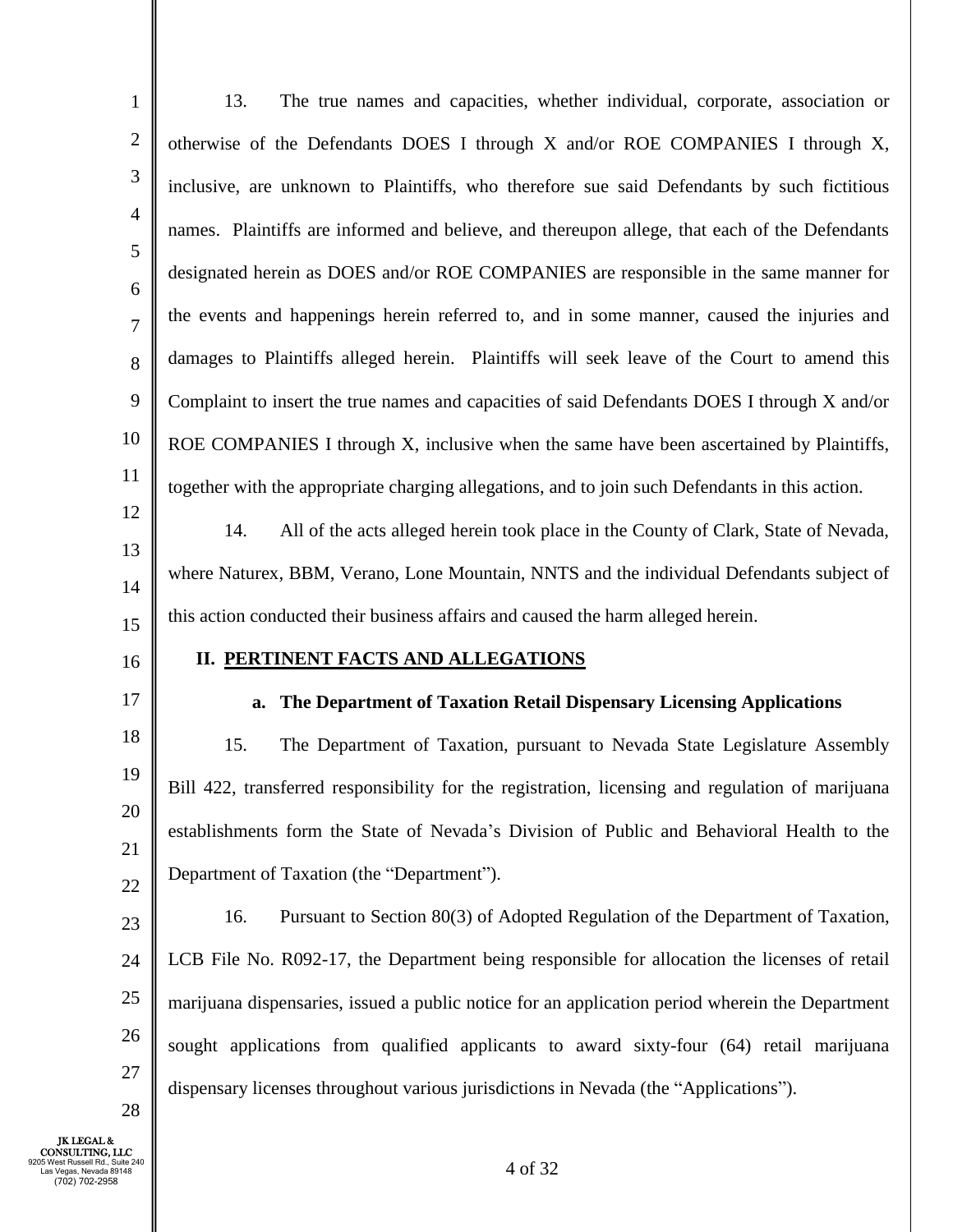- 1 2 3 4 17. The application period for those retail dispensary licenses was only available to existing State of Nevada licensed marijuana entities, which opened on September 7, 2018 and closed on September 20, 2018 (the "Application Period").
- 5 6 7 8 9 18. Despite repeated assurances relied upon by Defendants that Plaintiffs would submit an application on behalf of Naturex during the Application Period, as further detailed below, Defendants instead through a concerted effort nefariously conspired for Naturex to not submit an application, and instead, Defendants submitted an application on behalf of Defendants' other licensed cultivation entity Lone Mountain.
- 10 11 12 13 19. On December 5, 2018, the Department issued conditional licenses to those applicants who scored and ranked high enough in each jurisdiction. On information and belief, Defendant Lone Mountain was awarded eleven (11) retail dispensary licenses (the "Licenses").
- 14

15

16

**b. The Naturex Ownership and Partnership Between Plaintiffs and Defendants** 20. Naturex owns and operates a lawfully licensed medical and retail marijuana

dispensary doing business as "Zen Leaf" in Clark County, Nevada.

17 18 21. Prior to April 2016, Naturex was owned by BBM (or its member entities), Kessler and Wyloge.

19 20 21 22 23 22. In or around April 2016, pursuant to a Membership Interest Purchase Agreement and for valuable consideration, Defendant NNTS purchased fifty percent (50.0%) of the membership interest in Naturex. Plaintiff BBM and another member comprised of the remaining fifty (50.0%) membership interest of Naturex.

24 25 26 27 23. Subsequent to the acquisition by NNTS of the membership interest in Naturex, the Parties acted accordingly and operated the Zen Leaf dispensary collaboratively, particularly, BBM and NNTS each acted as Managers of the entity dividing up operational and managerial duties, acted in concert for the benefit of the entity Naturex, and regularly and routinely

JK LEGAL & CONSULTING, LLC 9205 West Russell Rd., Suite 240 Las Vegas, Nevada 89148 (702) 702-2958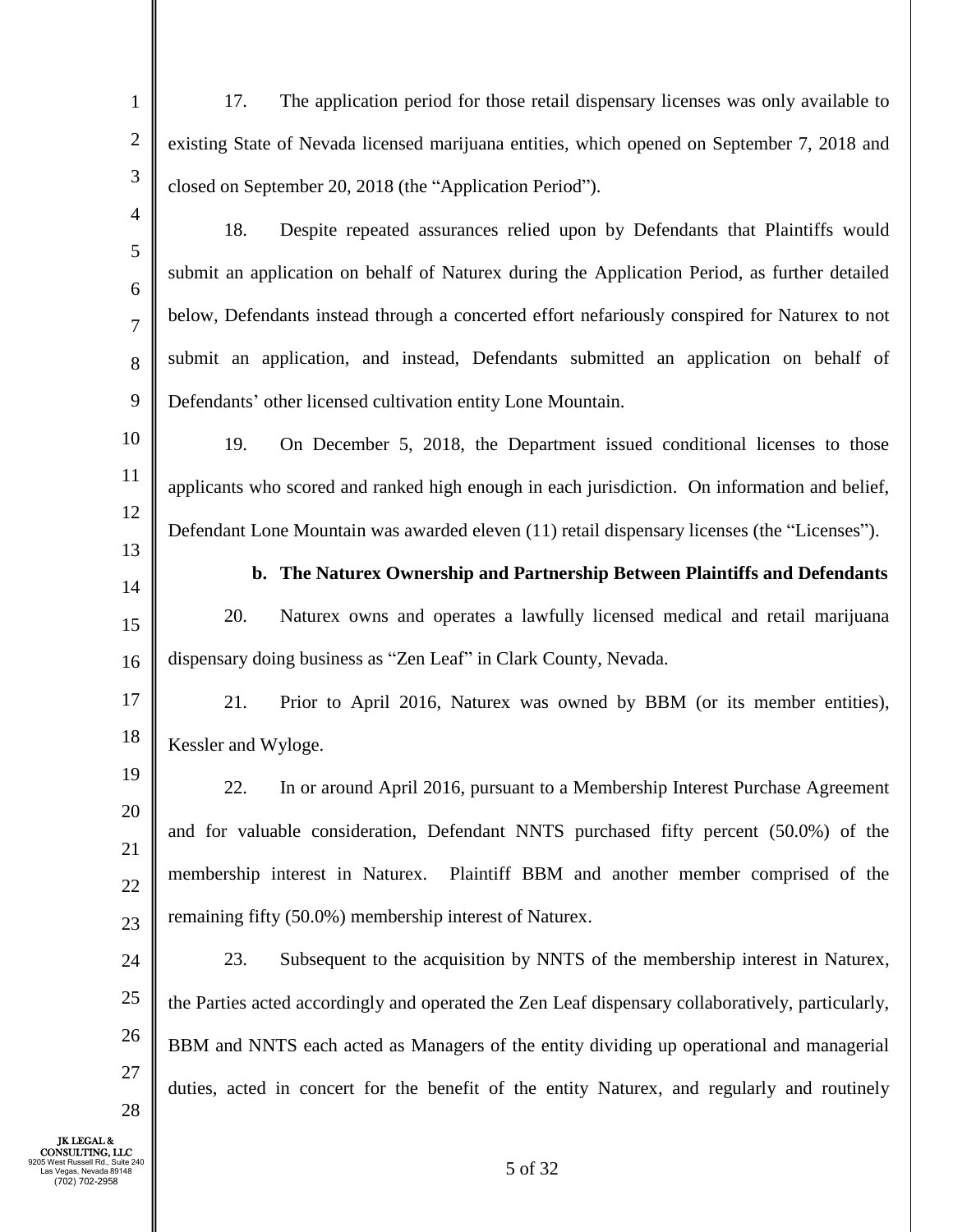| $\mathbf{1}$   | communicated and agreed upon the decisions in the best interest of Naturex – until the            |
|----------------|---------------------------------------------------------------------------------------------------|
| $\mathbf{2}$   | Application Period.                                                                               |
| $\mathfrak{Z}$ | 24.<br>Until the Application Period, the Managers of Naturex, BBM and NNTS                        |
| $\overline{4}$ | (controlled by Verano), would operate and make business operation decisions together for the      |
| 5              | benefit of Naturex and its members.                                                               |
| 6              | 25.<br>The Membership Interest Purchase Agreement provided for a supply and                       |
| 7              | inventory provision such that the dispensary would be required to purchase inventory, as          |
| $8\,$<br>9     |                                                                                                   |
| 10             | applicable, from both the BBM affiliated cultivation facility and from the Defendant's affiliated |
| 11             | cultivation facility (the "Inventory Purchase Agreement").                                        |
| 12             | Defendants' Bad Faith and Fraudulent Conduct in Pursuit of the Licenses<br>$c_{\bullet}$          |
| 13             | 26.<br>During the summer of 2018, it was decided between the Managers of Naturex                  |
| 14             | that Defendants would take the lead on and control the Applications to be submitted on behalf     |
| 15             | of Naturex.                                                                                       |
| 16             | Defendants hired their own "licensing consultants" known as Sara and Troy, who<br>27.             |
| 17             | would be tasked with preparing, compiling and submitting the Naturex Applications.                |
| 18             | 28.<br>On July 31, 2018, Defendants contacted Erin Buckner, who is a licensing and                |
| 19             | compliance consultant for Plaintiffs, for the purpose of Ms. Buckner providing assistance for     |
| 20             | compiling the BBM ownership documents necessary for the Applications. The information             |
| 21             | requested would include personal and financial information of the owners of BBM, for purposes     |
| 22             | of submitting such information for the Naturex Applications.                                      |
| 23<br>24       | In August 2018, Defendants again contacted Ms. Buckner to seek her assistance<br>29.              |
| 25             |                                                                                                   |
| 26             | in obtaining similar personal and financial documents from the remaining owners of Naturex for    |
|                | Defendants to submit the Naturex Applications.                                                    |
| 27<br>28       | 30.<br>On September 5, 2018, Defendant Dorf contacted Ms. Buckner and requests she                |
| шc             |                                                                                                   |

I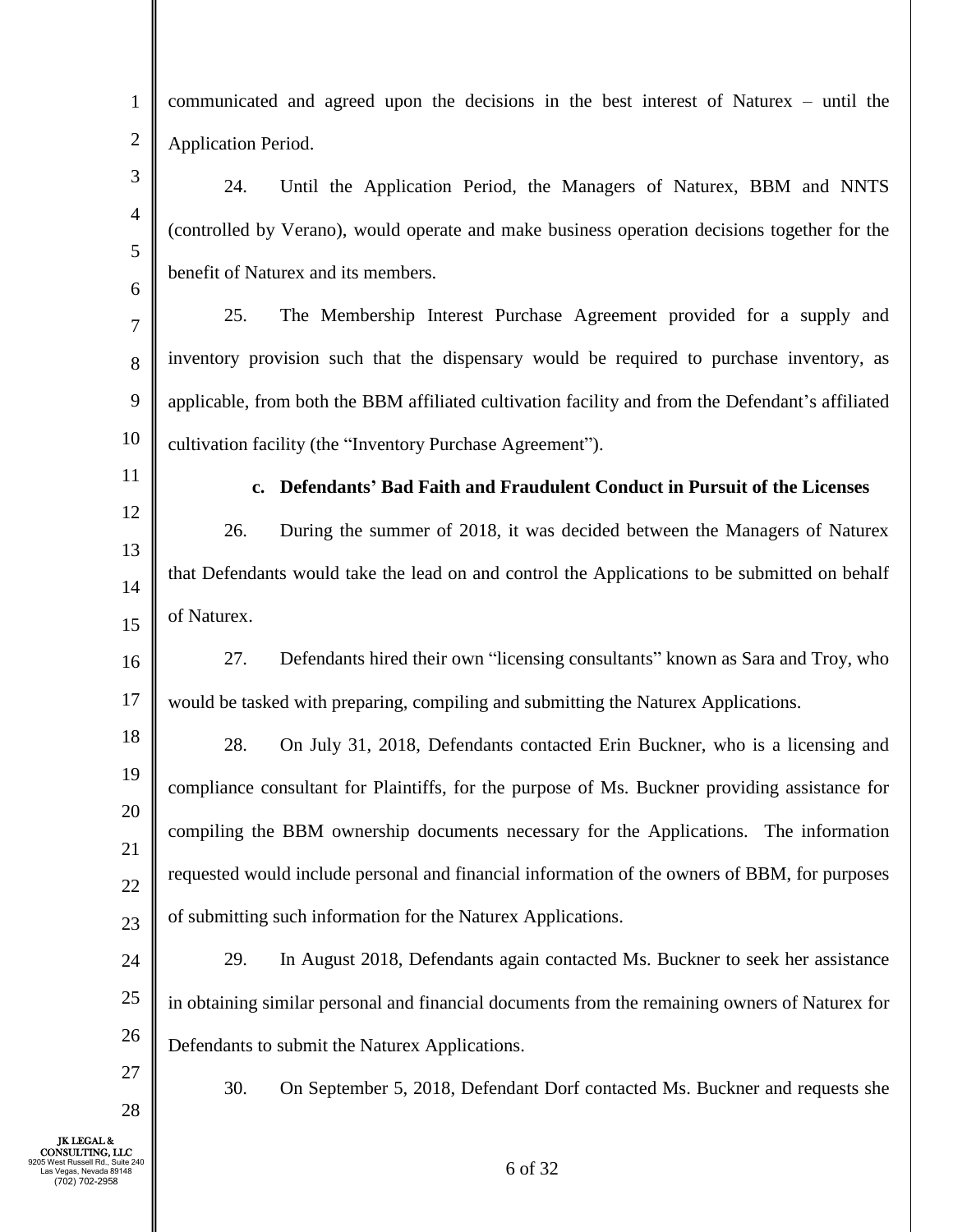start "feeding us the info for the app" and seeking additional inquiries of associations and donations the members of Naturex made.

3 4 5

6

7

8

1

2

31. On September 7, 2018, Defendant Dorf contacted Ms. Buckner to "run through everything" with Defendants' application team. Ms. Buckner advised the application team on various matters regarding portions for completing the Applications. Ms. Buckner then created a Dropbox folder to share with the Defendants and their application team. Defendants then tasked Ms. Buckner with completing all parts of the "unidentified portion" of the Applications.

9 10 11 12 13 14 15 16 17 18 19 20 32. On September 10, 2018, Defendants reveal there are certain ownership issues with Defendants' ownership structure and membership interests in Naturex, such that certain individuals are not supposed to be owners of Defendants any longer, however, Defendants had not yet taken the appropriate steps to inform the State of Nevada and process a Change of Ownership. Defendant Dorf informs Ms. Buckner he desires to immediately file a Change of Ownership to adjust the ownership interests of the Defendants so it will be pending before the State of Nevada during the review of the Applications. Ms. Buckner is then asked to prepare personal biographies and resumes for the owners of BBM and Naturex – besides Defendants which Ms. Buckner completes and delivers to Defendants by September 11, 2018. Ms. Buckner also prepares and delivers the Organizational Chart for Plaintiffs necessary for the Applications.

21 22 23

24

28

33. On September 11, 2018, counsel for Plaintiffs informs Defendants their ownership predicament cannot be avoided and all current-owners known to and licensed by the State of Nevada listed for Naturex for Defendants' ownership structure must be submitted for the Naturex Applications.

25 26 27 34. On September 12, 2018, Defendant Dorf again contacts Ms. Buckner for assistance preparing Defendants Dorf and Archos' fingerprint cards, which Ms. Buckner completes such task.

JK LEGAL & CONSULTING, LLC 9205 West Russell Rd., Suite 240 Las Vegas, Nevada 89148 (702) 702-2958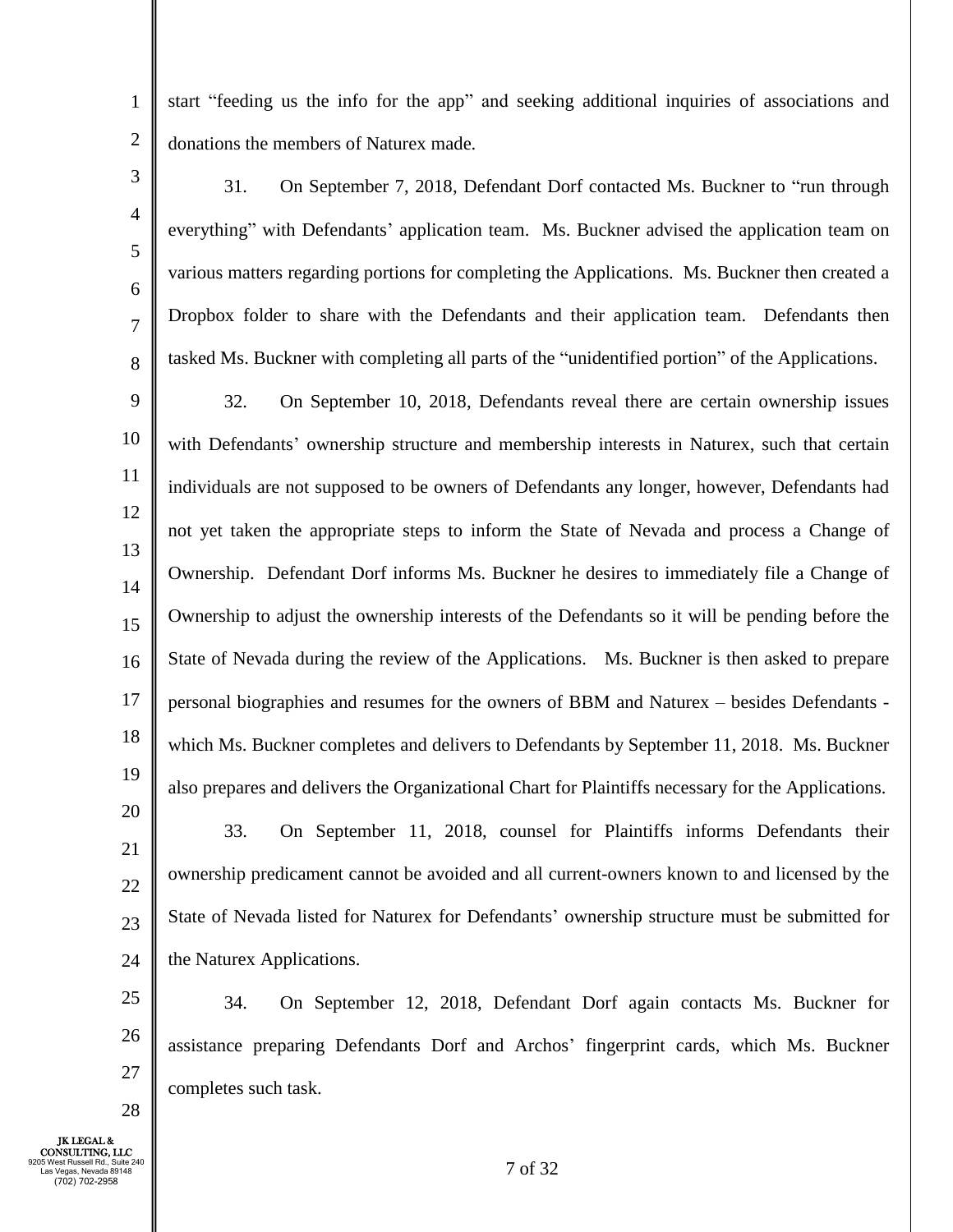- 35. On September 14, 2018, Defendant Dorf contacts Ms. Buckner for assistance to completing proposed "Board Member" information for the Naturex Applications.
- 36. On September 18, 2018, after Defendants repeatedly failed to respond to Ms. Buckner's repeated email communications seeking information regarding the Defendants to complete the "unidentified portion" of the Naturex Applications, Ms. Buckner delivers a full table of contents for the "unidentified portion" to Defendants with indications of missing information she required from Defendants. Defendants did not respond.

9 10 11 12 13 14 15 16 17 18 19 20 21 22 23 37. On September 19, 2018, Defendants contacted the principal of BBM to request the principal owner obtain his stepfather's tax returns and approval to include him on the application as a Board Member of the entity because of his notable financial successes for purposes of improving the Naturex Applications' financials in order to receive a better score and ranking for the application review. The principal of BBM was unable to acquire his stepfather's financials for purposes of the Naturex Application nor did the principal of BBM offer such assistance. At the time BBM received the request the day prior to the expiration of the Application Period, Plaintiffs were still of the belief and understanding the Defendants were submitting the Naturex Applications on behalf of Naturex. The Defendants communications the day prior to the expiration of the Application Period never revealed an intent Defendants would not be submitting the Naturex Applications, but in fact, such communications requesting the aforementioned financials indicated to Plaintiffs the Naturex Applications were still be prepared by Defendants for purpose of submitting Naturex Applications.

24 25 26 27 38. On the morning of September 20, 2018, the last day for submitting the Applications during the Application Period, Defendants informed Plaintiffs the Defendants would not be submitting the Applications. Defendants claimed the Applications would be incomplete without locations specified in the Application materials – albeit an incorrect analysis

JK LEGAL & CONSULTING, LLC 9205 West Russell Rd., Suite 240 Las Vegas, Nevada 89148 (702) 702-2958

28

1

2

3

4

5

6

7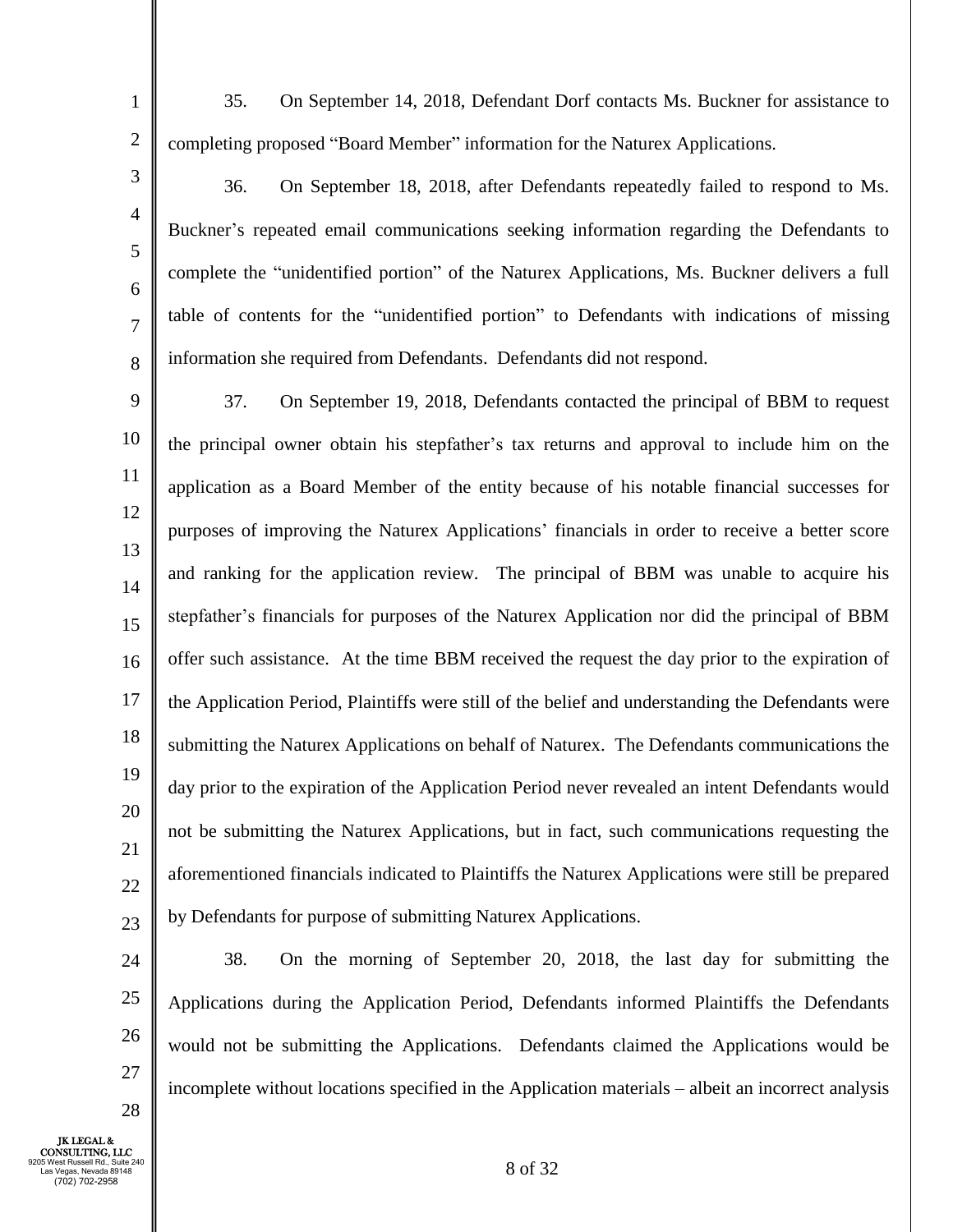and unsubstantiated excuse proffered by Defendants, to which Plaintiffs reasonably relied on such misrepresentation at the time.

3 4 5 6 8 39. Defendants receive prior advice from Defendants' personal counsel and corporate counsel for the Plaintiffs informing Defendants that actual locations and land use approvals were not required for the Applications, yet, despite the repeated advice, Defendants' claimed the lack of sufficient locations to identify in the Applications rendered the submittal of the Applications pointless.

9 10 11 12 13 14 15 40. Despite the extensive efforts by the Plaintiffs and compliance with all requested items to be completed for the Naturex Applications, and despite the fact locations would not be required for the Applications, Defendants purposefully, with an intent to cause financial harm and to eliminate Plaintiffs from applying for the Applications, instead applied for the Applications through their cultivation facility Lone Mountain with the express and deliberate intent to cut out Plaintiffs from the Licenses.

16 17 41. Defendants had made repeated representations – in hindsight misrepresentations – to Plaintiffs that Defendants would submit the Applications on behalf of Naturex.

18 19 20 21 22 42. Plaintiffs relied upon the Defendants representations by extensively providing the necessary materials required for the Applications to be submitted on behalf of Naturex, and, relied upon Defendants to submit the Naturex Applications rather than Plaintiffs completing the Naturex Applications and submitting themselves.

23 24 25 43. As a result of the detrimental reliance upon the Defendants intentional misrepresentations fraudulently inducing Plaintiffs not to submit the Naturex Applications, Plaintiffs did not submit any Applications during the Application Period.

44. Instead of submitting the Naturex Applications, Defendants intentionally concealed the fact Defendants instead submitted the Applications on behalf of Lone Mountain

JK LEGAL & CONSULTING, LLC 9205 West Russell Rd., Suite 240 Las Vegas, Nevada 89148 (702) 702-2958

26

27

28

1

2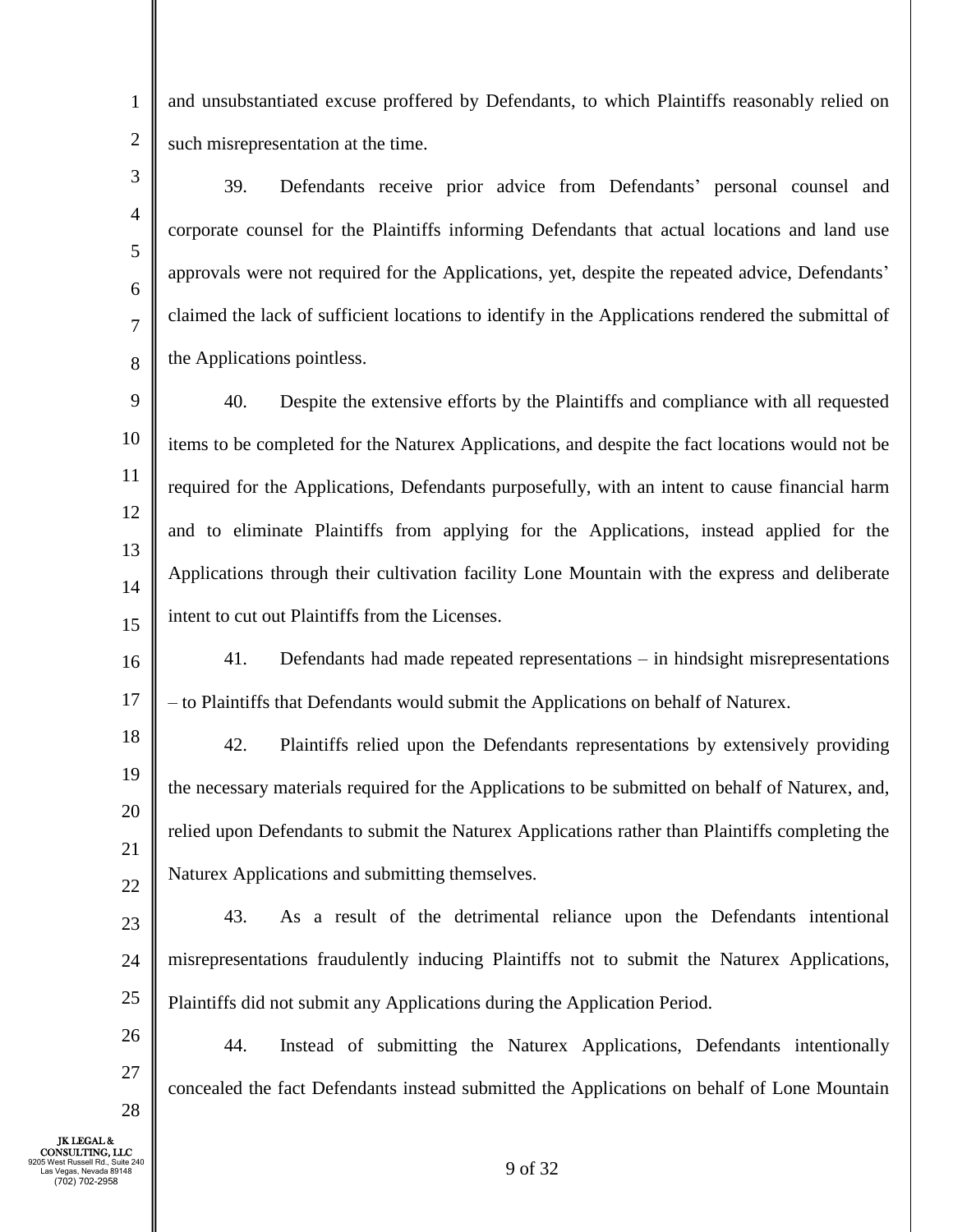| $\mathbf{1}$   | without including Plaintiffs, yet, on information and belief, the Lone Mountain Application      |
|----------------|--------------------------------------------------------------------------------------------------|
| $\sqrt{2}$     | would reference the "Zen Leaf" dispensary actually owned by Naturex.                             |
| 3              | 45.<br>Until late-November 2018, Defendants repeatedly communicated to Plaintiffs                |
| $\overline{4}$ | that Applications were not submitted, and it was not until late-November 2018 that an employee   |
| 5<br>6         | of Defendants informed a co-owner of BBM that Defendants did indeed submit Applications.         |
| $\overline{7}$ | Upon Plaintiffs confronting Defendants with such information, Defendants acknowledged it         |
| 8              | submitted Applications on behalf of their cultivation entity Lone Mountain and purposefully did  |
| 9              | not include Plaintiffs.                                                                          |
| 10             | 46.<br>Upon discovery of Defendants' award of the Licenses, Plaintiffs repeatedly                |
| 11             | confronted Defendants whether they intended to include Plaintiffs in the newly awarded           |
| 12             | dispensary licenses, to which Defendants refuse.                                                 |
| 13<br>14       | 47.<br>Defendants' Licenses are premised on the fact they will use the "Zen Leaf" brand          |
| 15             | for the dispensaries, which is in fact a fictitious firm name belonging to Plaintiff Naturex. On |
| 16             | information and belief, Defendants' misappropriated the fictitious firm name "Zen Leaf" for      |
| 17             | Defendant Lone Mountain's Application.                                                           |
| 18             | 48.<br>On further information and belief, in furtherance of Defendants' Lone Mountain            |
| 19             | Application submittal, Defendants' misappropriated, without permission, Plaintiffs' trade        |
| 20             | secrets and proprietary information belonging to Plaintiff Naturex, such as Plaintiffs' Standard |
| 21<br>$22\,$   | Operating Procedures ("SOPs"), financials, business plans, business designs, business models,    |
| 23             | and other personal and confidential financial information belonging to Plaintiff Naturex (the    |
| 24             | "Naturex Proprietary Information").                                                              |
| $25\,$         | 49.<br>As a result of Defendants' repeated assertions and conduct, Plaintiffs relied upon        |
| 26             | such representations and did not submit any Applications for Naturex. Naturex is now not         |
| 27             | eligible to obtain additional recreational dispensary licenses.                                  |
| 28             |                                                                                                  |

JK LEGAL &<br>
CONSULTING, LLC<br>
9205 West Russell Rd., Suite 240<br>
Las Vegas, Nevada 89148<br>
(702) 702-2958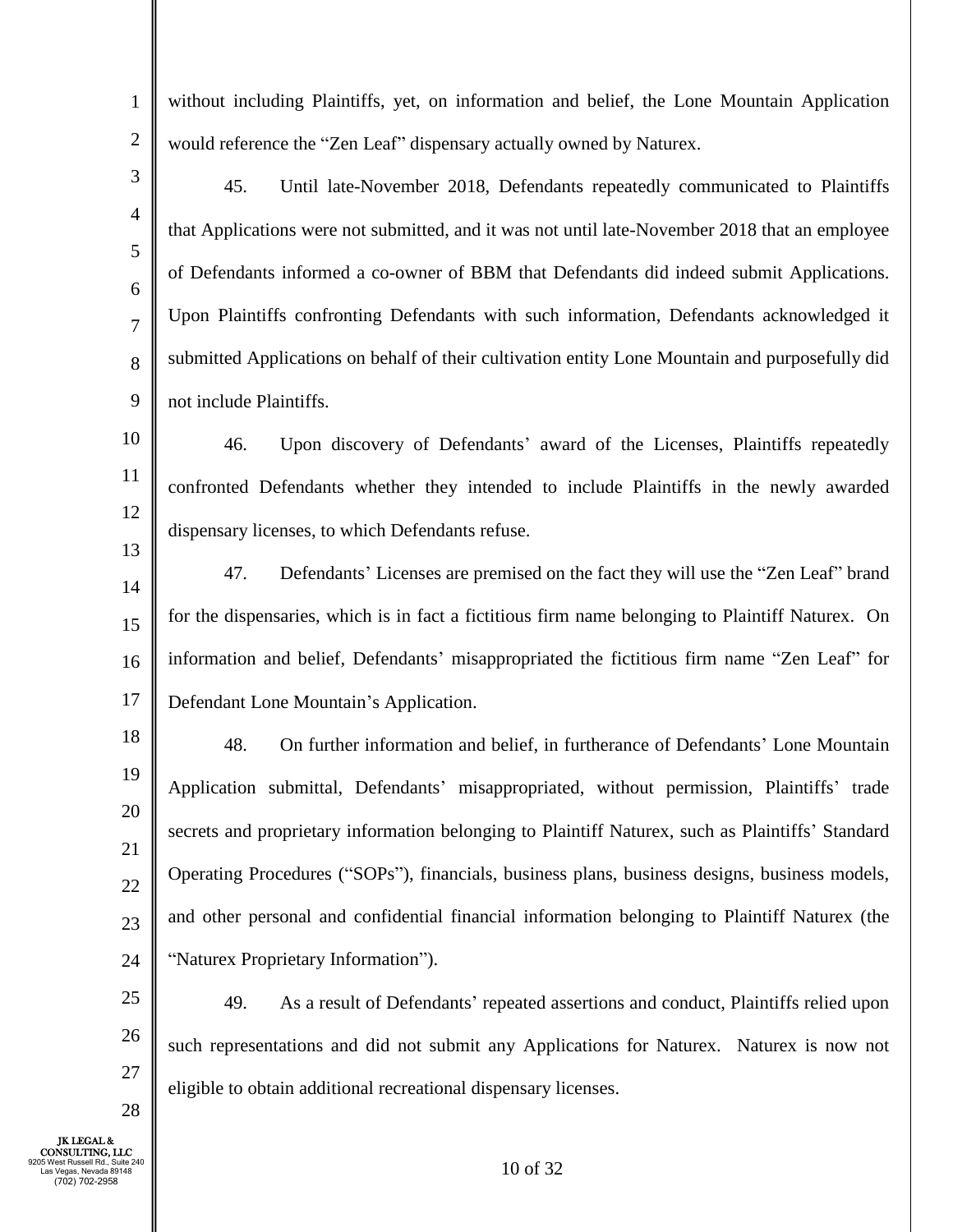1 2 3 4 5 6 50. On information and belief, subsequent to the Defendants' receipt of the Licenses, Defendants have utilized, at Naturex' cost but without Plaintiffs' approval, certain Naturex employees to perform services for the benefit of Defendants for the Licenses and for Defendants' other businesses, evidencing Defendants' intent to utilize corporate assets for Defendants' own use in furtherance of the usurped corporate opportunity.

7 8 9 10 51. Defendants have asserted the value of just the existing Naturex "Zen Leaf" dispensary at Fifteen Million Dollars (\$15,000,000.00). Defendants were awarded, on information and belief, ten (10) new recreational dispensaries, gaining an estimated One Hundred Fifty Million Dollars (\$150,000,000.00) in equity.

11 12 13 14 52. As a result of Defendant's conduct, Plaintiff will suffer damages by losing 50.0% of the \$150,000,000.00 in equity, therefore, the damages are in excess of Seventy-Five Million Dollars (\$75,000,000.00).

15 16 17 53. As a result of Defendants' conduct, Plaintiffs are entitled to fifty percent (50.0%) of the value of the equity obtained by the awarded Licenses, or otherwise, Plaintiffs are entitled to their respective fifty percent (50.0%) ownership interest in the newly awarded Licenses.

18 19 20 21 22 23 24 25 26 54. Pursuant to the Inventory Purchase Agreement, the Zen Leaf dispensary and the dispensaries for the Licenses – had they been submitted as part of the Natuerx Application would ordinarily have been obligated to purchase inventory from BBM's affiliated cultivation entity, however, due to Defendants' usurpation and fraudulent conduct to attempt to evade its obligations due to Plaintiffs, BBM will suffer damages by not having an Inventory Purchase Agreement with the Licenses despite that the dispensary licenses should have been awarded to Naturex. As a result, BBM will suffer damages in excess of Fifty Million Dollars (\$50,000,000.00).

27

28

55. On information and belief, Defendants are attempting to selling one or more of

JK LEGAL & CONSULTING, LLC 9205 West Russell Rd., Suite 240 Las Vegas, Nevada 89148 (702) 702-2958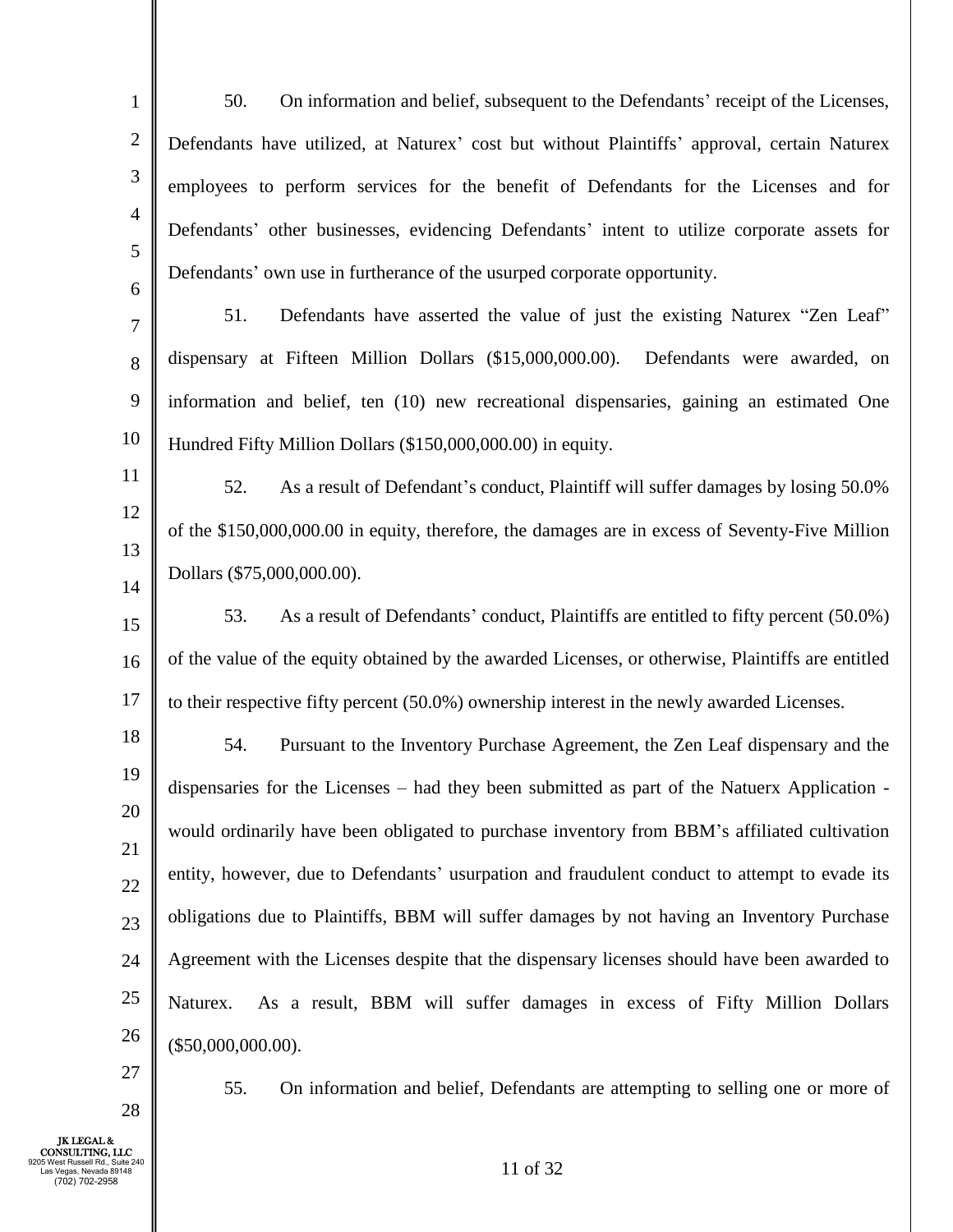| $\mathbf{1}$   | the Licenses to third-party purchasers with the intent to exclude Plaintiffs from the proceeds of |
|----------------|---------------------------------------------------------------------------------------------------|
| $\overline{c}$ | any such sale.                                                                                    |
| 3              | <b>FIRST CLAIM FOR RELIEF</b>                                                                     |
| $\overline{4}$ | USURPATION OF CORPORATE OPPORTUNITY                                                               |
| 5              | (All Defendants)                                                                                  |
| 6              | Plaintiffs reallege and incorporate herein the allegations of paragraphs 1 through<br>56.         |
| 7              | 55, inclusive.                                                                                    |
| 8              |                                                                                                   |
| 9              | As directors and/or officers of Naturex, including comprising of the purported<br>57.             |
| 10             | Board for Naturex as Defendants would propose each of the Defendants would be Board               |
| 11             | members on the Naturex Applications, each of the Defendants owe fiduciary duties of care,         |
| 12             | loyalty and good faith to Naturex's members, including Plaintiffs. Defendants' fiduciary duties   |
| 13<br>14       | include obligations to exercise good business judgment, to act prudently in the operation of      |
| 15             | Naturex's business, to discharge their actions in good faith, to act in the best interests of     |
| 16             | Naturex and its members, and to put the interests of Naturex before their own.                    |
| 17             | 58.<br>Defendants breached their fiduciary duty owed to Naturex and its members, by               |
| 18             | among other things, appropriating for their own use, the opportunity to apply for the             |
| 19             | Applications, which was an opportunity that should belong to Naturex.                             |
| 20             | The newly awarded Licenses will be directly competing businesses because the<br>59.               |
| 21             | Licenses will be utilized to open additional recreational marijuana dispensaries in direct        |
| 22             |                                                                                                   |
| 23             | competition of Naturex and operated to the detriment of Plaintiffs.                               |
| 24             | 60.<br>Defendants maintain an interest and expectancy in the Licenses and the                     |
| $25\,$         | competing businesses' opportunity opened thereto with the Licenses because Defendants             |
| 26             | explicitly applied under Defendant Lone Mountain, which is owned and operated by the              |
| 27<br>28       | Defendants.                                                                                       |
|                |                                                                                                   |

JK LEGAL &<br>
CONSULTING, LLC<br>
9205 West Russell Rd., Suite 240<br>
Las Vegas, Nevada 89148<br>
(702) 702-2958

║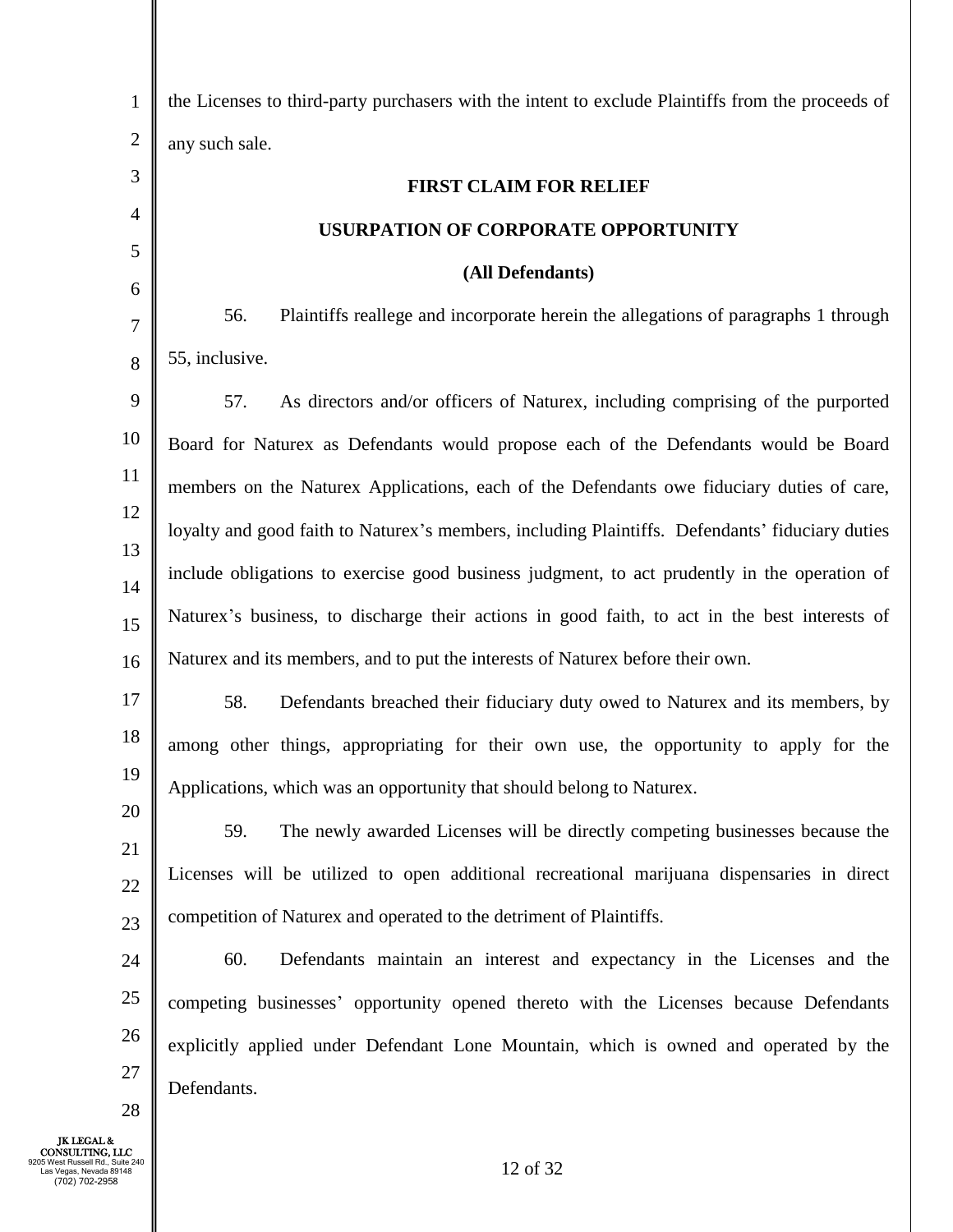1 2 3 4 5 6 7 8 9 61. Defendants repeated conduct of informing Plaintiffs the Applications would be submitted on behalf of Naturex, obtaining all of the Naturex Proprietary Information, and then utilizing the Naturex tradename Zen Leaf, was a direct exploit of the opportunity available to Naturex, which Naturex relied upon the representations by Defendants the Application would be submitted on behalf of Naturex. Defendants then intentionally and maliciously usurped the opportunity available and belonging to Naturex and instead utilized the Naturex materials for its own entity Defendant Lone Mountain to apply without including Plaintiffs and without informing Plaintiffs of Defendants intended course of action.

10 11 12 13 14 62. The opportunity to apply for the Licenses belonged to Naturex, the Plaintiffs maintained an expectancy interest in the opportunity to apply for the Licenses, and the equitable interest and expectancy grew out of a pre-existing right of Naturex, therefore, Defendants – as fiduciaries to Plaintiffs – could not keep the opportunity for themselves.

15 16 17 18 63. The proposed activity to apply for the Licenses was developed through Naturex' assets and it is reasonably incident to the Naturex business, therefore, a protected opportunity the Defendants usurped for their own personal benefit for the purposeful exclusion of the Plaintiffs.

19 20 21 22 23 24 25 26 27 64. As a direct result of Defendant's actions to usurp the opportunity belonging to Naturex and instead utilizing the Naturex materials for Defendants to apply for and obtain the Licenses directly caused the Plaintiffs' damages because Plaintiffs were unable to apply for the Licenses after detrimentally relying on Defendant's representations the Application would be submitted on behalf of Naturex, when in fact, Defendants did not intend to do so. Instead, it was not until the day of the expiration of the Application Period the Defendants informed Plaintiffs the Application would not be submitted, therefore, making it impossible for Plaintiffs to submit their own Application after detrimentally relying upon Defendants' course of conduct

JK LEGAL & CONSULTING, LLC 9205 West Russell Rd., Suite 240 Las Vegas, Nevada 89148 (702) 702-2958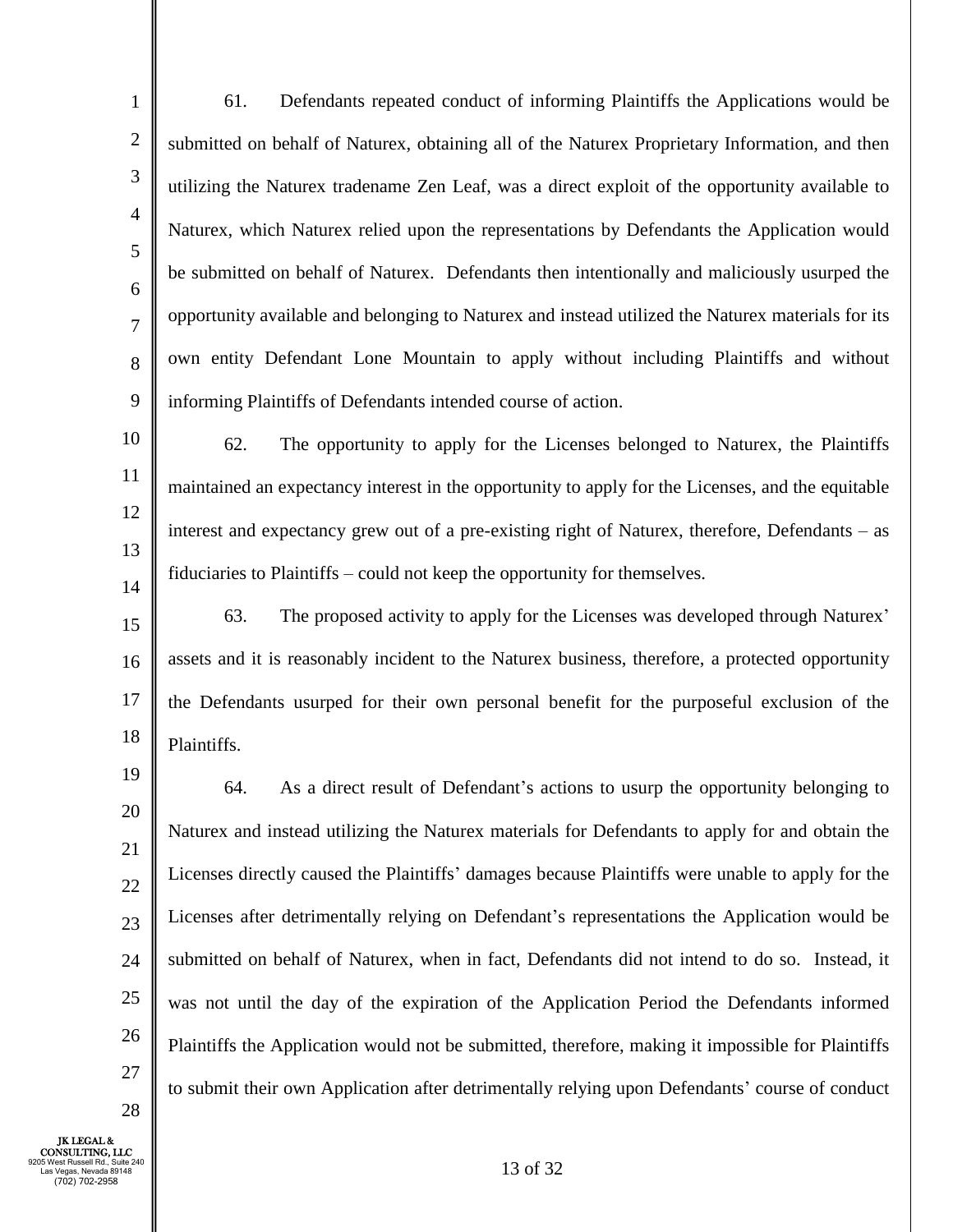| 1                                                                                                              | and representations the Defendants would prepare and submit the Application for Plaintiffs.      |
|----------------------------------------------------------------------------------------------------------------|--------------------------------------------------------------------------------------------------|
| $\overline{2}$                                                                                                 | As a direct result, Plaintiffs were unable to apply for and obtain the Licenses.<br>65.          |
| 3                                                                                                              | As a result of the usurpation of the corporate opportunity by Defendants,<br>66.                 |
| 4                                                                                                              | Plaintiffs suffered damages in an amount in excess of \$10,000.00.                               |
| 5                                                                                                              | 67.<br>Plaintiffs are therefore entitled to their fifty percent profits to be earned from the    |
| 6<br>$\overline{7}$                                                                                            | Licenses, or, entitled to their fifty percent ownership in the Licenses. Plaintiffs are further  |
| 8                                                                                                              | entitled to an implied trust imposed on the Licenses and interest at the legal rate thereon the  |
| 9                                                                                                              | profits, which exceed \$75,000,000.00 based upon the Defendants' valuation of the Licenses.      |
| 10                                                                                                             | 68.<br>Plaintiffs are therefore entitled to their fifty percent profits to be earned from the    |
| 11                                                                                                             | Inventory Purchase Agreement that otherwise would have supplied the Licenses' dispensaries,      |
| 12                                                                                                             | which exceeds \$50,000,000.00 based on the projected sales to the Licenses.                      |
| 13                                                                                                             |                                                                                                  |
| 14                                                                                                             | 69.<br>Plaintiffs are therefore entitled to the proceeds from the sale of any of the             |
| 15                                                                                                             | Licenses the Defendants are seeking to sell. Furthermore, Plaintiffs are entitled to injunctive  |
| 16                                                                                                             | relief to prevent the disposal of any such License assets prior to the final adjudication of the |
| 17                                                                                                             | Plaintiffs claims.                                                                               |
| 18                                                                                                             | 70.<br>As a result of the actions by Defendants, Plaintiffs incurred attorney fees and           |
| 19                                                                                                             | costs and are entitled to reimbursement pursuant to NRS 18 et seq.                               |
| 20                                                                                                             | <b>SECOND CLAIM FOR RELIEF</b>                                                                   |
| 21                                                                                                             | <b>BREACH OF FIDUCIARY DUTY</b>                                                                  |
| 22                                                                                                             |                                                                                                  |
| 23                                                                                                             | (All Defendants)                                                                                 |
| 24                                                                                                             | 71.<br>Plaintiffs reallege and incorporate herein the allegations of paragraphs 1 through        |
| 25                                                                                                             | 70, inclusive.                                                                                   |
| 26                                                                                                             | 72.<br>As directors and/or officers of Naturex, including comprising of the purported            |
| 27                                                                                                             | Board for Naturex as Defendants would propose each of the Defendants would be Board              |
| 28                                                                                                             | members on the Naturex Applications, each of the Defendants owe fiduciary duties of care,        |
| <b>JK LEGAL &amp;</b><br>CONSULTING, LLC<br>Russell Rd., Suite 240<br>as Vegas, Nevada 89148<br>(702) 702-2958 | 14 of 32                                                                                         |

║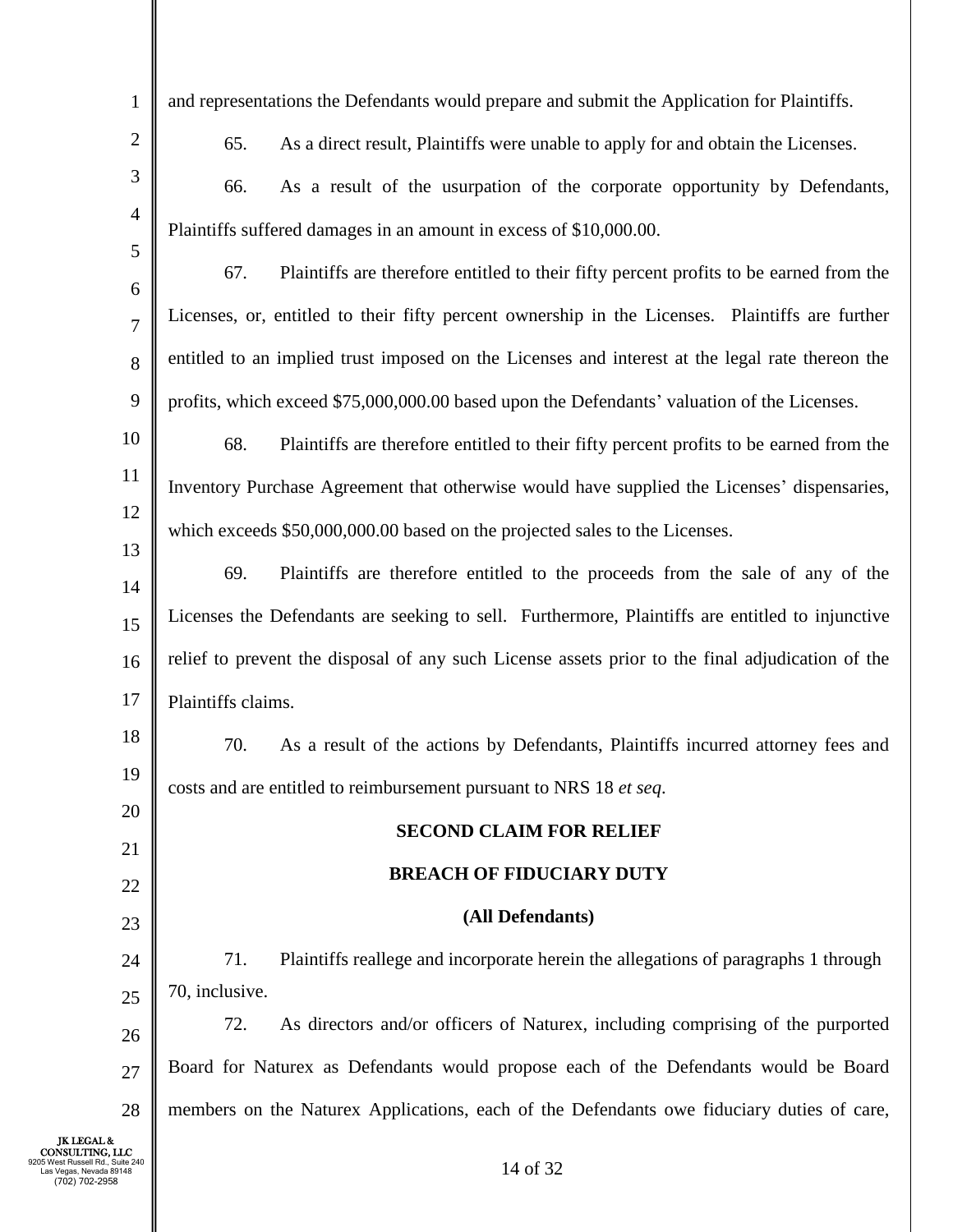1 2 3 4 loyalty and good faith to Naturex's members, including Plaintiffs. Defendants' fiduciary duties include obligations to exercise good business judgment, to act prudently in the operation of Naturex's business, to discharge their actions in good faith, to act in the best interests of Naturex and its members, and to put the interests of Naturex before their own.

5 6

7

8

73. The fiduciary duty existing between Plaintiffs and Defendants requires Defendants to act with a duty for or give advice for the benefit of Plaintiffs upon the matters within the scope of their business relationship.

9 10 11 12 13 14 74. Defendants breached their fiduciary duty owed to Naturex and its members, by among other things, appropriating for their own use, the opportunity to apply for the Applications, which was an opportunity that should belong to Naturex. Defendants failed to use due care or diligence, failed to act with the utmost faith, exercise ordinary skill, and act with reasonable intelligence in exercising their fiduciary duty to Plaintiffs.

15 16 17 18 19 20 21 75. Defendants breached their fiduciary duties of loyalty and good faith by, among other things, intentionally appropriating for their own use the Naturex Proprietary Information, by failing to submit the Naturex Applications, by failing to afford the opportunity in the Applications and Licenses to Plaintiffs, and by purposefully misrepresenting to Plaintiffs' detriment the Naturex Application would be prepared and submitted, when in fact, Defendants instead intended and did submit the Lone Mountain Application to Naturex's detriment.

22

76. Plaintiffs have been damaged by the Defendants' breach of their fiduciary duties.

23

26

27

28

77. As a direct result, Plaintiffs were unable to apply for and obtain the Licenses.

24 25 78. As a result of the Defendants breach of their fiduciary duties, Plaintiffs suffered damages in an amount in excess of \$10,000.00.

79. Plaintiffs are therefore entitled to their fifty percent profits to be earned from the Licenses, or, entitled to their fifty percent ownership in the Licenses. Plaintiffs are further

JK LEGAL & CONSULTING, LLC 9205 West Russell Rd., Suite 240 Las Vegas, Nevada 89148 (702) 702-2958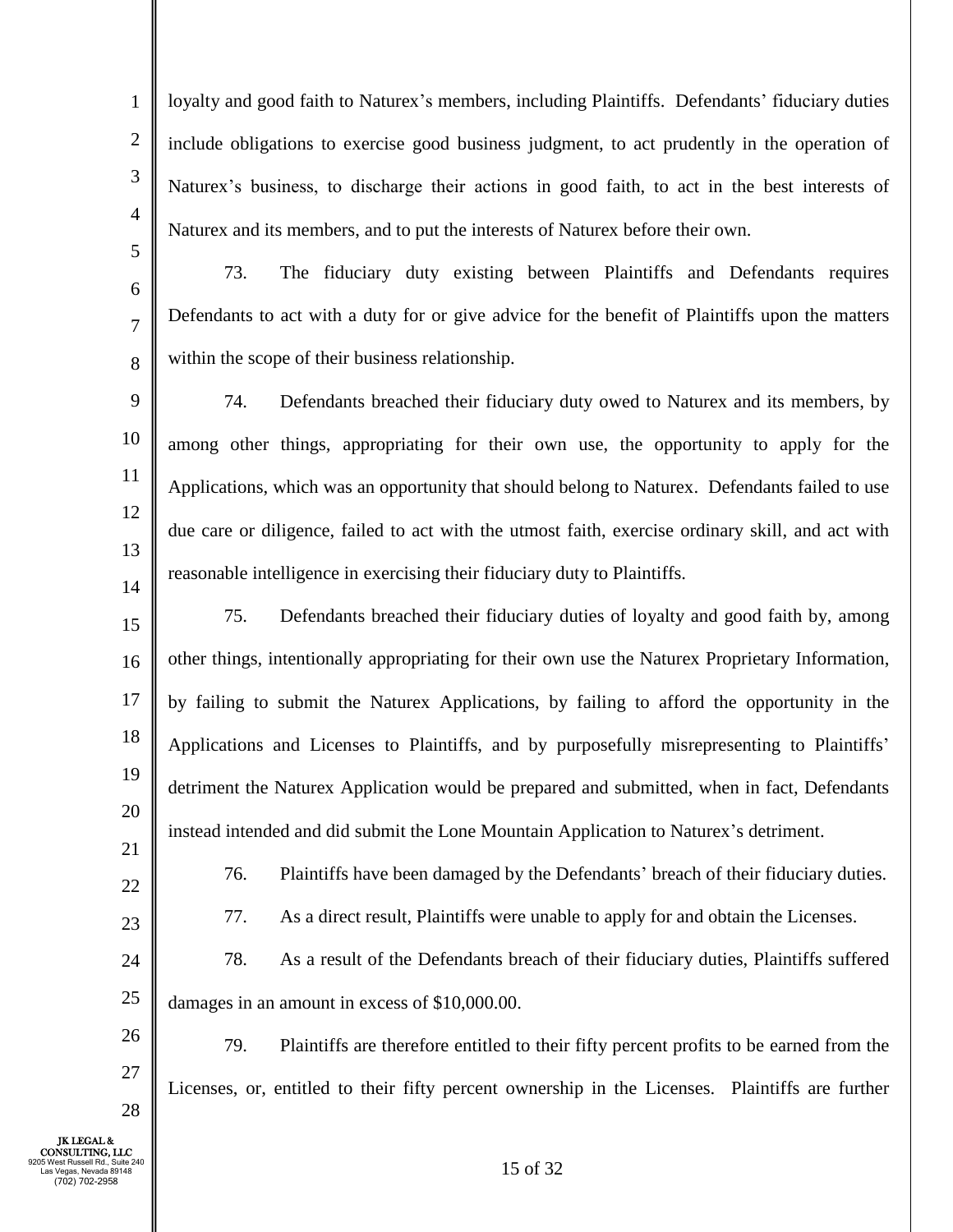| $\mathbf{1}$                                                                        | entitled to an implied trust imposed on the Licenses and interest at the legal rate thereon the  |
|-------------------------------------------------------------------------------------|--------------------------------------------------------------------------------------------------|
| $\mathbf{2}$                                                                        | profits, which exceed \$75,000,000.00 based upon the Defendants' valuation of the Licenses       |
| 3                                                                                   | 80.<br>Plaintiffs are therefore entitled to their fifty percent profits to be earned from the    |
| $\overline{4}$                                                                      | Inventory Purchase Agreement that otherwise would have supplied the Licenses' dispensaries,      |
| 5                                                                                   | which exceeds \$50,000,000.00 based on the projected sales to the Licenses.                      |
| 6<br>7                                                                              | 81.<br>Plaintiffs are therefore entitled to the proceeds from the sale of any of the             |
| 8                                                                                   | Licenses the Defendants are seeking to sell. Furthermore, Plaintiffs are entitled to injunctive  |
| 9                                                                                   | relief to prevent the disposal of any such License assets prior to the final adjudication of the |
| 10                                                                                  | Plaintiffs claims.                                                                               |
| 11                                                                                  | 82.<br>As a result of the actions by Defendants, Plaintiffs incurred attorney fees and           |
| 12                                                                                  | costs and are entitled to reimbursement pursuant to NRS 18 et seq.                               |
| 13                                                                                  |                                                                                                  |
| 14                                                                                  | <b>THIRD CLAIM FOR RELIEF</b>                                                                    |
|                                                                                     |                                                                                                  |
| 15                                                                                  | <b>FRAUD</b>                                                                                     |
| 16                                                                                  | (All Defendants)                                                                                 |
| 17                                                                                  | 83.<br>Plaintiffs reallege and incorporate herein the allegations of paragraphs 1 through        |
| 18                                                                                  | 82, inclusive.                                                                                   |
| 19                                                                                  | 84.<br>Defendants made false representations or misrepresentations to Plaintiffs when            |
| 20                                                                                  | Defendants indicated the Applications would be prepared and submitted on behalf of Naturex.      |
| 21                                                                                  | 85.<br>Defendants knew during the Application Period the Defendants' representations             |
| 22<br>23                                                                            | were false and the Naturex Application would not be submitted.                                   |
| 24                                                                                  | Defendants intended to induce Plaintiffs to act in reliance on the representations<br>86.        |
| 25                                                                                  | the Applications would be submitted so the Plaintiffs could not submit the Application on        |
| 26                                                                                  | behalf of Naturex.                                                                               |
| 27                                                                                  |                                                                                                  |
| 28                                                                                  | 87.<br>Plaintiffs justifiably relied upon the Defendants' representations by completing          |
| <b>JK LEGAL &amp;</b><br>Rd., Suite 240<br>as Vegas, Nevada 89148<br>(702) 702-2958 | 16 of 32                                                                                         |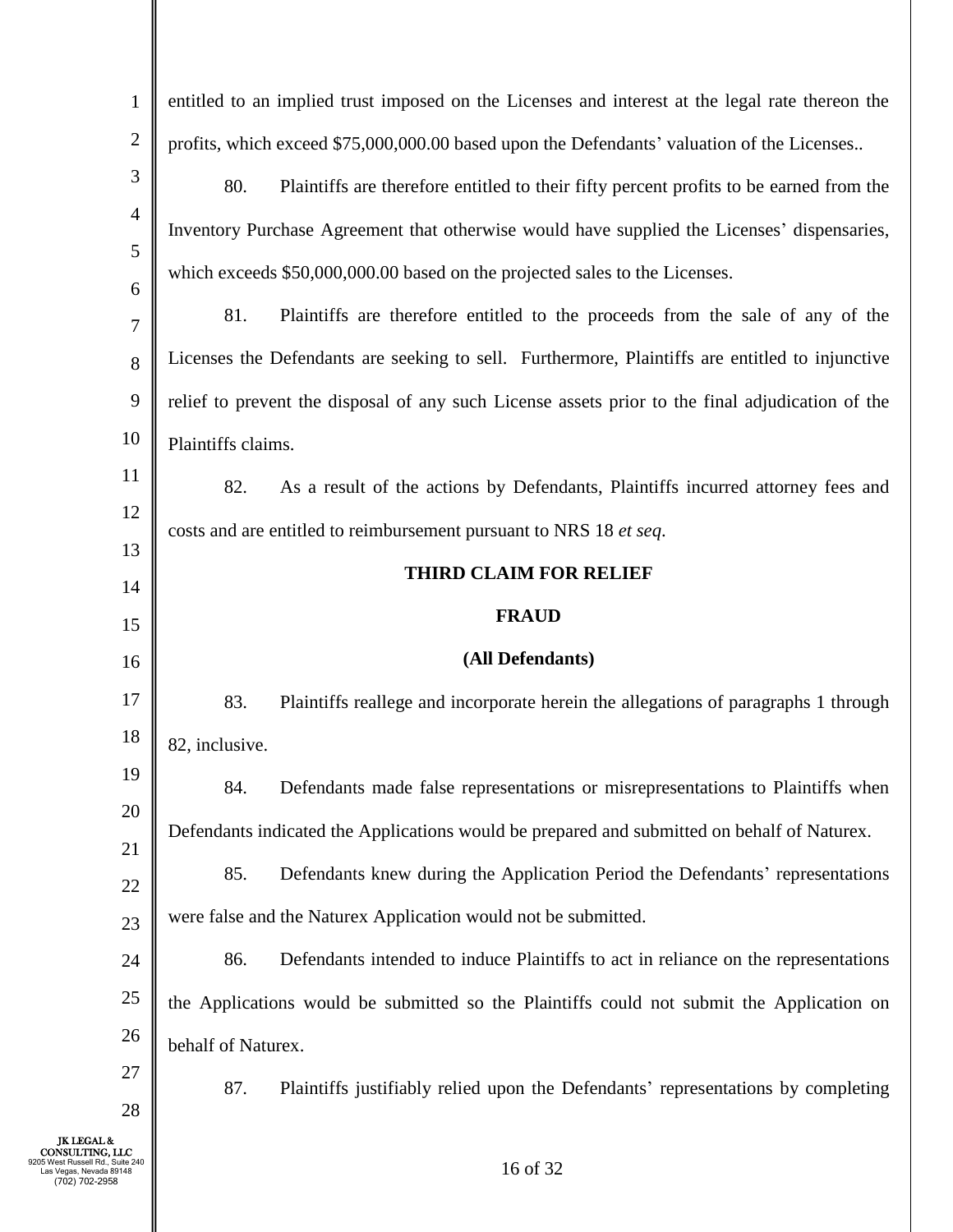the requested sections of the Naturex Application and relying upon Defendants, through their repeated promises and representations Defendants would handle the preparation and submittal of the Application using Defendants' 'application team'.

- 4 5 6 7 8 9 88. Plaintiffs justifiable reliance on the Defendants' representations led to Plaintiffs inability to submit the Application themselves since Defendants only informed Plaintiffs on the last day of the Application Period the Application for Naturex would not be submitted. Defendants did not inform Plaintiffs that Defendants would instead submit an Application for Defendants' own entity Lone Mountain.
- 10 11 12 13 14 15 89. The failure to submit the Application on behalf of Naturex, which Plaintiffs were relying upon Defendants to submit, led to financial damages because Naturex was unable to apply for the limited available dispensary licenses. Instead, Defendants were awarded the Licenses, with, on information and belief, Naturex Proprietary Information and trade name "Zen Leaf" utilized for the Lone Mountain Application.
	- 90. Plaintiffs have been damaged by the Defendants' fraudulent conduct.
	- 91. As a direct result, Plaintiffs were unable to apply for and obtain the Licenses.
- 18 19 92. As a result of the Defendants fraudulent conduct, Plaintiffs suffered damages in an amount in excess of \$10,000.00.
- 21 22 23 24 93. Plaintiffs are therefore entitled to their fifty percent profits to be earned from the Licenses, or, entitled to their fifty percent ownership in the Licenses. Plaintiffs are further entitled to an implied trust imposed on the Licenses and interest at the legal rate thereon the profits, which exceed \$75,000,000.00 based upon the Defendants' valuation of the Licenses.
- 25 26 27 94. Plaintiffs are therefore entitled to their fifty percent profits to be earned from the Inventory Purchase Agreement that otherwise would have supplied the Licenses' dispensaries, which exceeds  $$50,000,000.00$  based on the projected sales to the Licenses.

JK LEGAL & CONSULTING, LLC 9205 West Russell Rd., Suite 240 Las Vegas, Nevada 89148 (702) 702-2958

28

1

2

3

16

17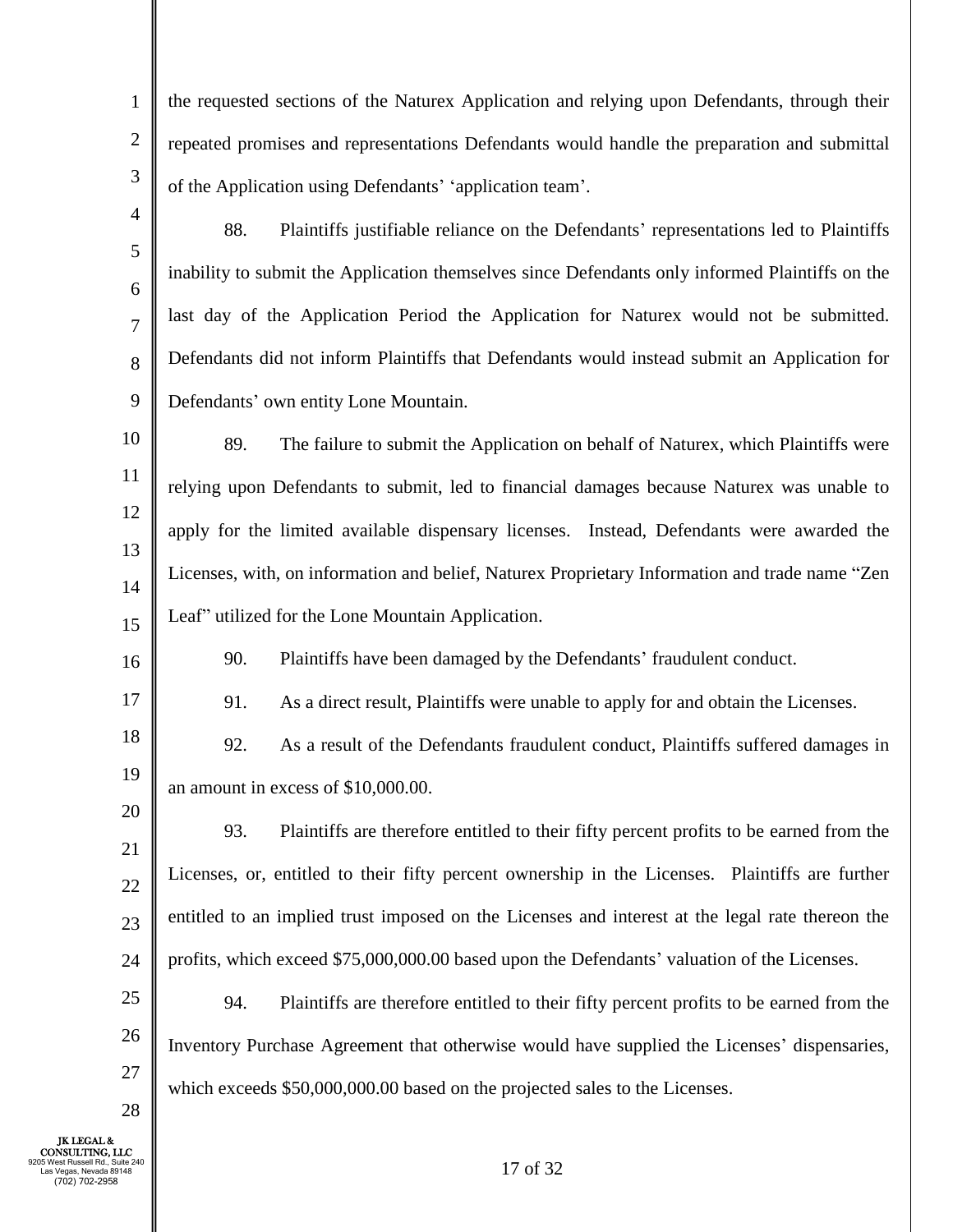| $\mathbf{1}$        | Plaintiffs are therefore entitled to the proceeds from the sale of any of the<br>95.             |
|---------------------|--------------------------------------------------------------------------------------------------|
| $\sqrt{2}$          | Licenses the Defendants are seeking to sell. Furthermore, Plaintiffs are entitled to injunctive  |
| 3                   | relief to prevent the disposal of any such License assets prior to the final adjudication of the |
| $\overline{4}$      | Plaintiffs claims.                                                                               |
| 5                   | As a result of the actions by Defendants, Plaintiffs incurred attorney fees and<br>96.           |
| 6                   | costs and are entitled to reimbursement pursuant to NRS 18 et seq.                               |
| $\overline{7}$<br>8 | <b>FOURTH CLAIM FOR RELIEF</b>                                                                   |
| 9                   | <b>BREACH OF DUTY OF LOYALTY</b>                                                                 |
| 10                  |                                                                                                  |
| 11                  | (All Defendants)                                                                                 |
| 12                  | Plaintiffs reallege and incorporate herein the allegations of paragraphs 1 through<br>97.        |
| 13                  | 96, inclusive.                                                                                   |
| 14                  | 98.<br>As directors and/or officers of Naturex, including comprising of the purported            |
| 15                  | Board for Naturex as Defendants would propose each of the Defendants would be Board              |
| 16                  | members on the Naturex Applications, each of the Defendants owe fiduciary duties of care,        |
| 17                  | loyalty and good faith to Naturex's members, including Plaintiffs. Defendants' fiduciary duties  |
| 18                  | include obligations to exercise good business judgment, to act prudently in the operation of     |
| 19                  | Naturex's business, to discharge their actions in good faith, to act in the best interests of    |
| 20                  | Naturex and its members, and to put the interests of Naturex before their own.                   |
| 21                  | The fiduciary duty existing between Plaintiffs and Defendants requires<br>99.                    |
| 22                  | Defendants to maintain, in good faith, Naturex's and its members' best interests over anyone     |
| 23                  | else's interests.                                                                                |
| 24                  |                                                                                                  |
| 25                  | 100.<br>Defendants breached their fiduciary duty owed to Naturex and its members, by             |
| 26                  | among other things, appropriating for their own use, the opportunity to apply for the            |
| 27<br>28            | Applications, which was an opportunity that should belong to Naturex. Defendants failed to use   |
|                     |                                                                                                  |

JK LEGAL &<br>
CONSULTING, LLC<br>
9205 West Russell Rd., Suite 240<br>
Las Vegas, Nevada 89148<br>
(702) 702-2958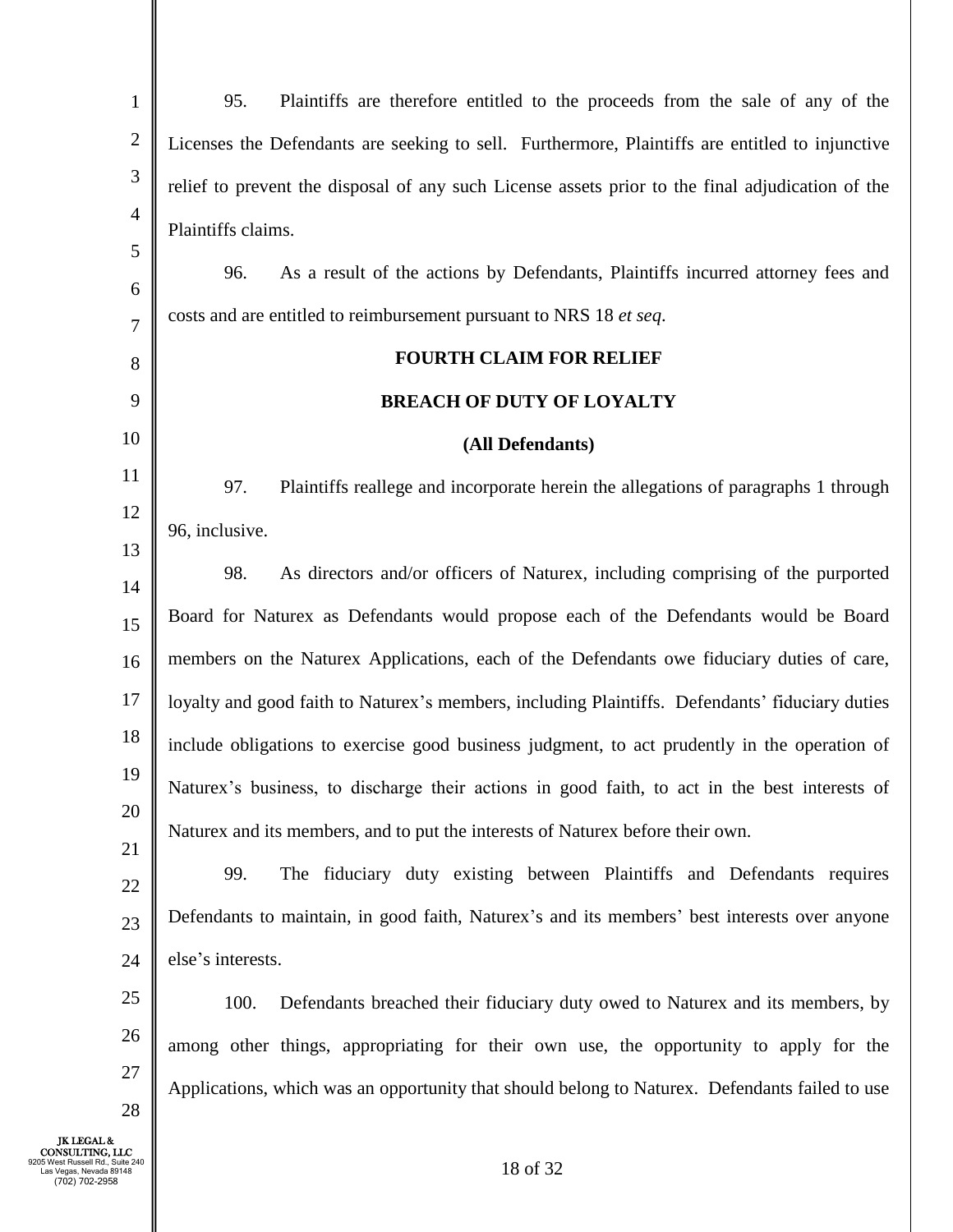due care or diligence, failed to act with the utmost faith, exercise ordinary skill, and act with reasonable intelligence in exercising their fiduciary duty to Plaintiffs.

- 3 4 5 6 7 8 9 101. Defendants breached their fiduciary duties of loyalty and good faith by, among other things, intentionally appropriating for their own use the Naturex Proprietary Information, by failing to submit the Naturex Applications, by failing to afford the opportunity in the Applications and Licenses to Plaintiffs, and by purposefully misrepresenting to Plaintiffs' detriment the Naturex Application would be prepared and submitted, when in fact, Defendants instead intended and did submit the Lone Mountain Application to Naturex's detriment.
	- 102. Plaintiffs have been damaged by the Defendants' breach of their fiduciary duties. 103. As a direct result, Plaintiffs were unable to apply for and obtain the Licenses.
- 12 13 14 104. As a result of the Defendants breach of their fiduciary duties, Plaintiffs suffered damages in an amount in excess of \$10,000.00.
- 15 16 17 18 105. Plaintiffs are therefore entitled to their fifty percent profits to be earned from the Licenses, or, entitled to their fifty percent ownership in the Licenses. Plaintiffs are further entitled to an implied trust imposed on the Licenses and interest at the legal rate thereon the profits, which exceed \$75,000,000.00 based upon the Defendants' valuation of the Licenses.
- 19 20 21 22 106. Plaintiffs are therefore entitled to their fifty percent profits to be earned from the Inventory Purchase Agreement that otherwise would have supplied the Licenses' dispensaries, which exceeds  $$50,000,000.00$  based on the projected sales to the Licenses.
- 23 24 25 26 107. Plaintiffs are therefore entitled to the proceeds from the sale of any of the Licenses the Defendants are seeking to sell. Furthermore, Plaintiffs are entitled to injunctive relief to prevent the disposal of any such License assets prior to the final adjudication of the Plaintiffs claims.
- 27

28

1

2

10

11

108. As a result of the actions by Defendants, Plaintiffs incurred attorney fees and

JK LEGAL & CONSULTING, LLC 9205 West Russell Rd., Suite 240 Las Vegas, Nevada 89148 (702) 702-2958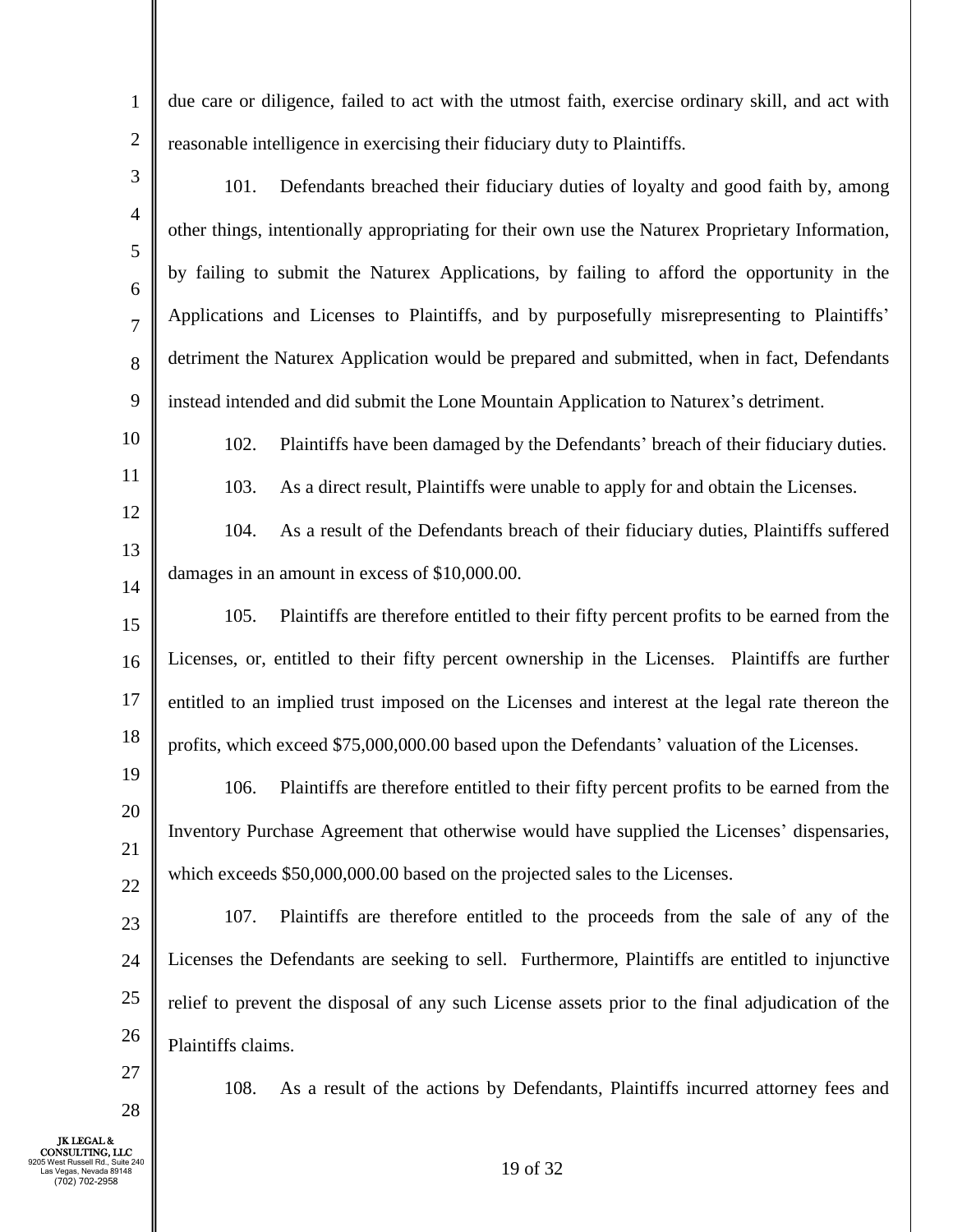| $\mathbf{1}$   | costs and are entitled to reimbursement pursuant to NRS 18 et seq.                                |
|----------------|---------------------------------------------------------------------------------------------------|
| $\overline{2}$ | <b>FIFTH CLAIM FOR RELIEF</b>                                                                     |
| 3              | <b>MISAPPROPRIATION OF TRADE SECRETS</b>                                                          |
| 4              | (Violation of Nevada Trade Secrets Act NRS 600A et seq.)                                          |
| 5              | (All Defendants)                                                                                  |
| 6              | Plaintiffs reallege and incorporate herein the allegations of paragraphs 1 through<br>109.        |
| 7              | 108, inclusive.                                                                                   |
| 8<br>9         | 110.<br>Naturex possess a viable trade secret as part of its business, including but not          |
| 10             |                                                                                                   |
| 11             | limited to market research, customer lists, customer and product pricing information, formulas,   |
| 12             | patterns, compilations, programs, devices, methods, techniques, products, systems, processes,     |
| 13             | designs, prototypes, procedures and computer programming instructions, including the Naturex      |
| 14             | Proprietary Information, which are extremely confidential and derive independent economic         |
| 15             | value from not being generally known to, and not being readily ascertainable by proper means      |
| 16             | by the public or any other persons who can obtain commercial or economic value from their         |
| 17             | disclosure or use.                                                                                |
| 18             | Naturex took adequate measures and maintained the foregoing information and<br>111.               |
| 19             | technology as trade secrets, which secrecy was guarded and not readily available to others.       |
| 20             | On information and belief, Defendants intentionally, and with reason to believe<br>112.           |
| 21             | that its actions would cause injury to Plaintiffs, misappropriated and exploited the trade secret |
| 22<br>23       | information through use and disclosure of the trade secret for Defendants' own use and personal   |
| 24             | gain when it utilized the Naturex Proprietary Information for the Lone Mountain Application.      |
| 25             | The misappropriation is wrongful because it was made in breach of an expressed<br>113.            |
| 26             |                                                                                                   |
| 27             | or implied contract that the information would only be used for the Naturex Application, and,     |
| 28             | by Defendants' who maintained a fiduciary duty not to disclose the trade secret.                  |
|                |                                                                                                   |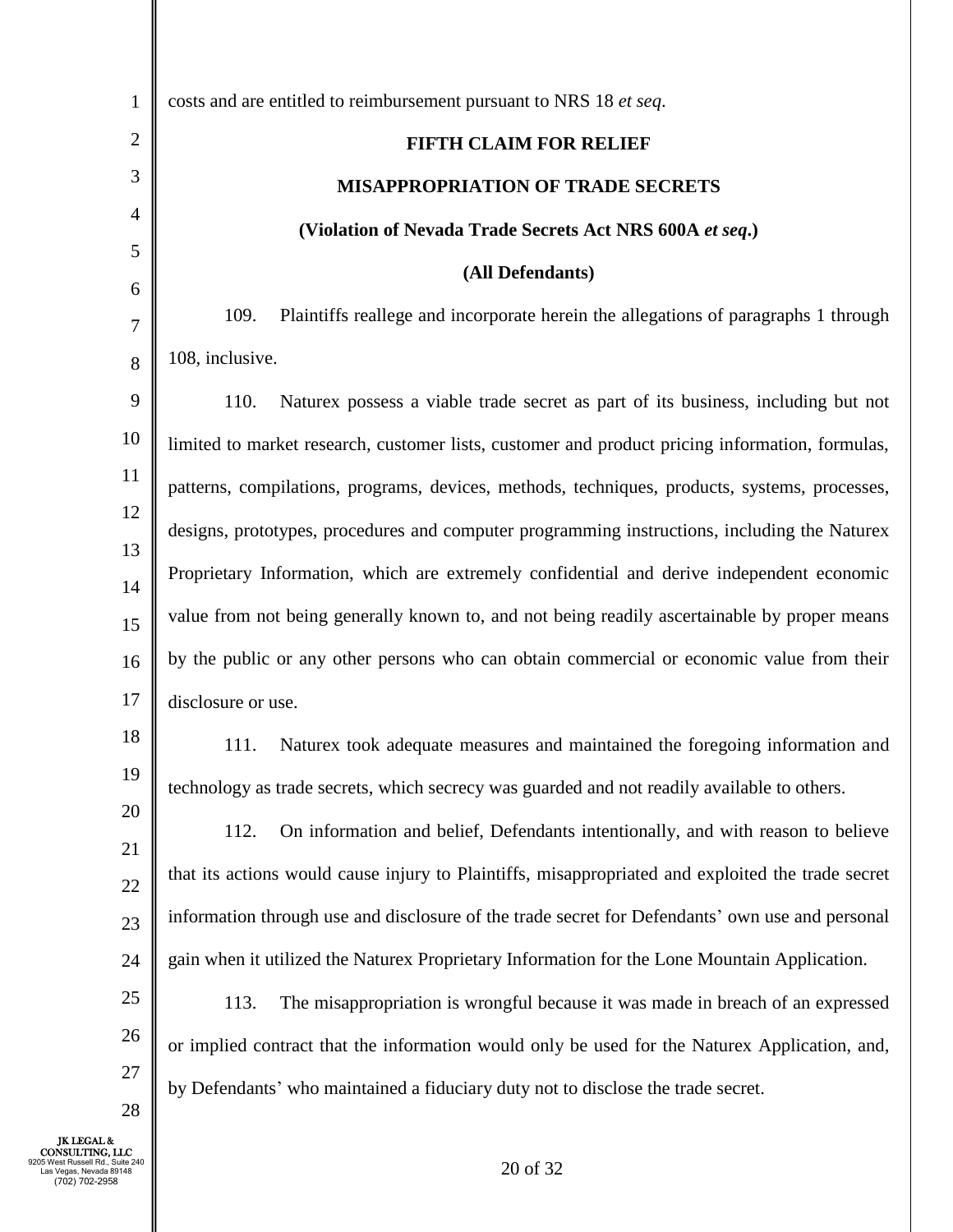1 2 3 4 114. On information and belief, Defendants misappropriated the trade secret information with willful, wanton, or reckless disregard of Plaintiffs' rights for Defendants' Lone Mountain Application instead of utilizing the information for the Naturex Application that was never submitted.

6 7 8 115. Plaintiffs have been damaged by the Defendants' misappropriate of trade secrets because Defendants would not have been successful in obtaining the Licenses without the trade secrets, which the Licenses will not be directly competing with Naturex.

9 10 11 12 13 14 116. Plaintiffs are therefore entitled to their fifty percent profits to be earned from the Licenses, or, entitled to their fifty percent ownership in the Licenses, which exceed \$75,000,000.00 based upon the Defendants' valuation of the Licenses. Plaintiffs are further entitled to an implied trust imposed on the Licenses and interest at the legal rate thereon the profits for the effectuation of justice.

15 16 17 117. Plaintiffs are therefore entitled to their fifty percent profits to be earned from the Inventory Purchase Agreement that otherwise would have supplied the Licenses' dispensaries, which exceeds  $$50,000,000.00$  based on the projected sales to the Licenses.

18 19 20 21 22 118. Plaintiffs are therefore entitled to the proceeds from the sale of any of the Licenses the Defendants are seeking to sell. Furthermore, Plaintiffs are entitled to injunctive relief to prevent the disposal of any such License assets prior to the final adjudication of the Plaintiffs claims.

23 24 119. As a direct result of the Defendants misappropriation, Plaintiffs suffered damages in an amount in excess of \$10,000.00.

25 26 120. As a result of the actions by Defendants, Plaintiffs incurred attorney fees and costs and are entitled to reimbursement pursuant to NRS 600A.060.

27 / / /

28

5

JK LEGAL & CONSULTING, LLC 9205 West Russell Rd., Suite 240 Las Vegas, Nevada 89148 (702) 702-2958

21 of 32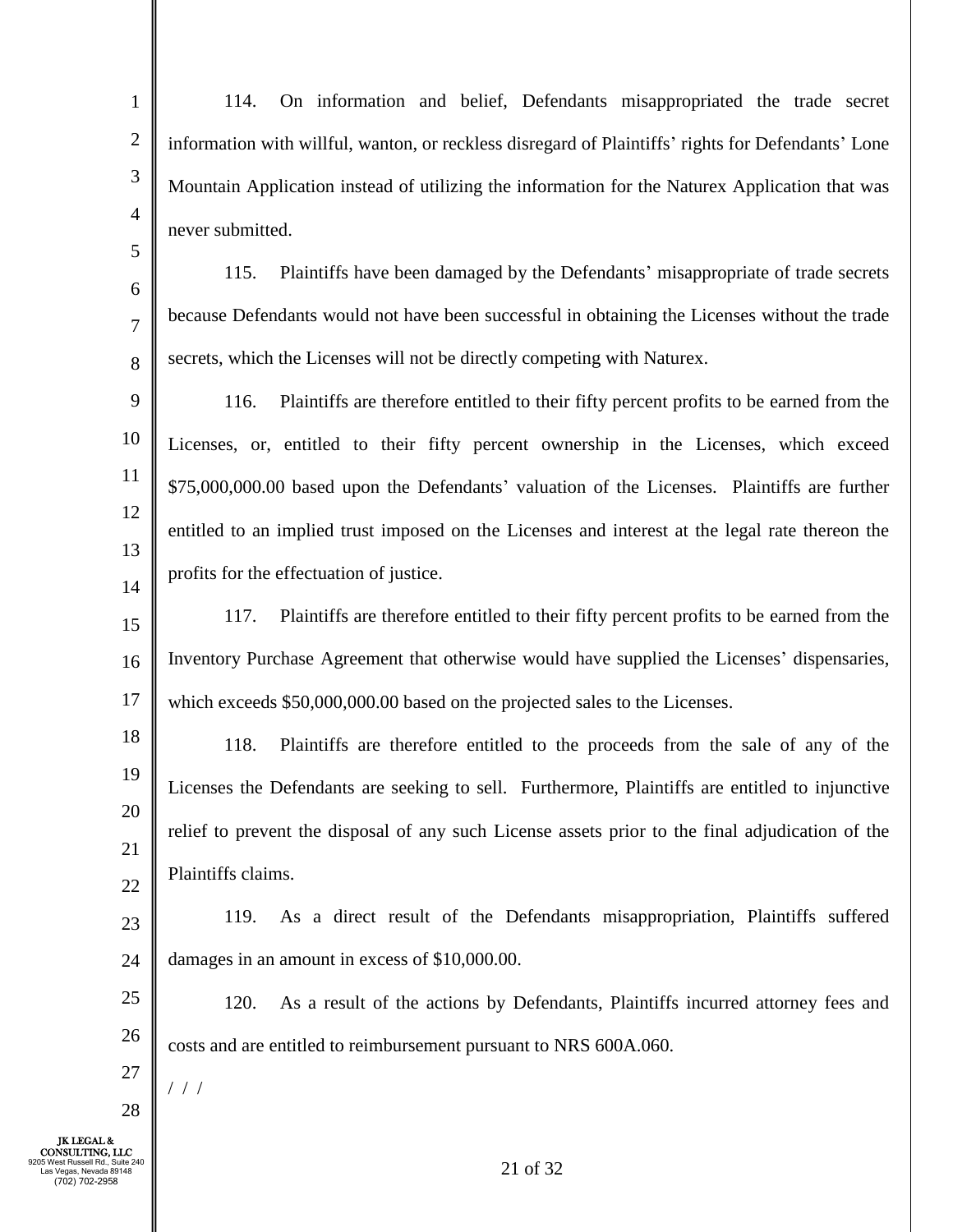| 1                                                                                             | <b>SIXTH CLAIM FOR RELIEF</b>                                                                  |
|-----------------------------------------------------------------------------------------------|------------------------------------------------------------------------------------------------|
| $\overline{c}$                                                                                | <b>BREACH OF THE IMPLIED COVENANT</b>                                                          |
| 3                                                                                             | OF GOOD FAITH AND FAIR DEALING                                                                 |
| $\overline{4}$                                                                                | (All Defendants)                                                                               |
| 5                                                                                             | 121.<br>Plaintiffs reallege and incorporate herein the allegations of paragraphs 1 through     |
| 6                                                                                             | 120, inclusive.                                                                                |
| 7                                                                                             | The Parties entered into that particular Membership Interest Purchase Agreement<br>122.        |
| $8\,$                                                                                         | for the Defendant to purchase fifty percent (50.0%) of the membership interest of Naturex and  |
| 9                                                                                             | be partners with Plaintiffs.                                                                   |
| 10                                                                                            | The Membership Interest Purchase Agreement contains an implied covenant to<br>123.             |
| 11<br>12                                                                                      |                                                                                                |
| 13                                                                                            | act in good faith in performance and enforcement of the contract.                              |
| 14                                                                                            | The Membership Interest Purchase Agreement contained various provisions<br>124.                |
| 15                                                                                            | regarding the management and partnership between the Parties going forward for the operations  |
| 16                                                                                            | of the business of Naturex.                                                                    |
| 17                                                                                            | 125.<br>Plaintiffs maintained a justifiable expectation to receive certain benefits            |
| 18                                                                                            | consistent with the provisions of the Agreement, such as a co-manager acting with a duty of    |
| 19                                                                                            | loyalty and fiduciary duty to Naturex and the members.                                         |
| 20                                                                                            | Defendants conduct was in violation of or unfaithful to the spirit of the<br>126.              |
| 21                                                                                            | Agreement because Defendants duty of loyalty and fiduciary duty were breached when             |
| 22                                                                                            | Defendants failed to submit the Naturex Application and instead usurped the opportunity by     |
| 23                                                                                            | only submitting the Lone Mountain Application.                                                 |
| 24                                                                                            | Defendants actions were deliberate because Defendants waited until the last day<br>127.        |
| 25                                                                                            |                                                                                                |
| 26                                                                                            | of the Application Period to inform Naturex the Application would not be submitted despite all |
| 27                                                                                            | the while Defendants were preparing and submitted the Lone Mountain Application to the         |
| 28<br><b>JK LEGAL &amp;</b>                                                                   |                                                                                                |
| CONSULTING, LLC<br>05 West Russell Rd., Suite 240<br>as Vegas, Nevada 89148<br>(702) 702-2958 | 22 of 32                                                                                       |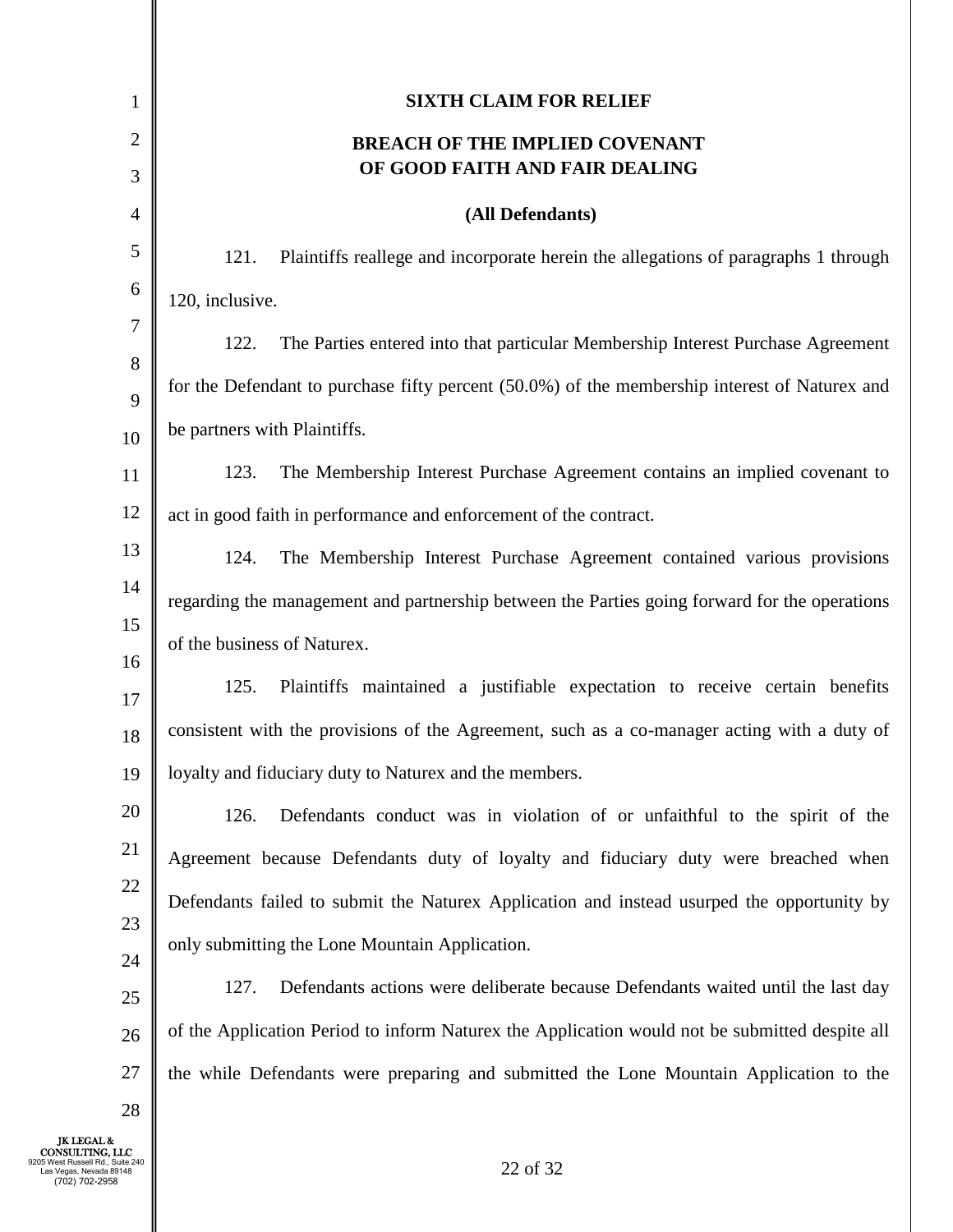1

5

6

7

detriment of Plaintiffs.

2 3 4 128. Plaintiffs have been damaged by the Defendants' breach of the implied covenant of good faith and fair dealing because Plaintiffs were unable to apply for and obtain the Licenses.

- 129. As a result of the Defendants breach, Plaintiffs suffered damages in an amount in excess of \$10,000.00.
- 8 9 10 11 130. Plaintiffs are therefore entitled to their fifty percent profits to be earned from the Licenses, or, entitled to their fifty percent ownership in the Licenses. Plaintiffs are further entitled to an implied trust imposed on the Licenses and interest at the legal rate thereon the profits, which exceed \$75,000,000.00 based upon the Defendants' valuation of the Licenses.
- 12 13 14 15 131. Plaintiffs are therefore entitled to their fifty percent profits to be earned from the Inventory Purchase Agreement that otherwise would have supplied the Licenses' dispensaries, which exceeds \$50,000,000.00 based on the projected sales to the Licenses.
- 16 17 18 19 132. Plaintiffs are therefore entitled to the proceeds from the sale of any of the Licenses the Defendants are seeking to sell. Furthermore, Plaintiffs are entitled to injunctive relief to prevent the disposal of any such License assets prior to the final adjudication of the Plaintiffs claims.

20 21 22 23 133. As a result of the actions by Defendants, Plaintiffs incurred attorney fees and costs and are entitled to reimbursement pursuant to NRS 18 *et seq*., and the Membership Interest Purchase Agreement.

# **SEVENTH CLAIM FOR RELIEF**

### **IMPOSITION OF CONSTRUCTIVE TRUST**

## **(All Defendants)**

134. Plaintiffs reallege and incorporate herein the allegations of paragraphs 1 through

24

25

26

27

28

23 of 32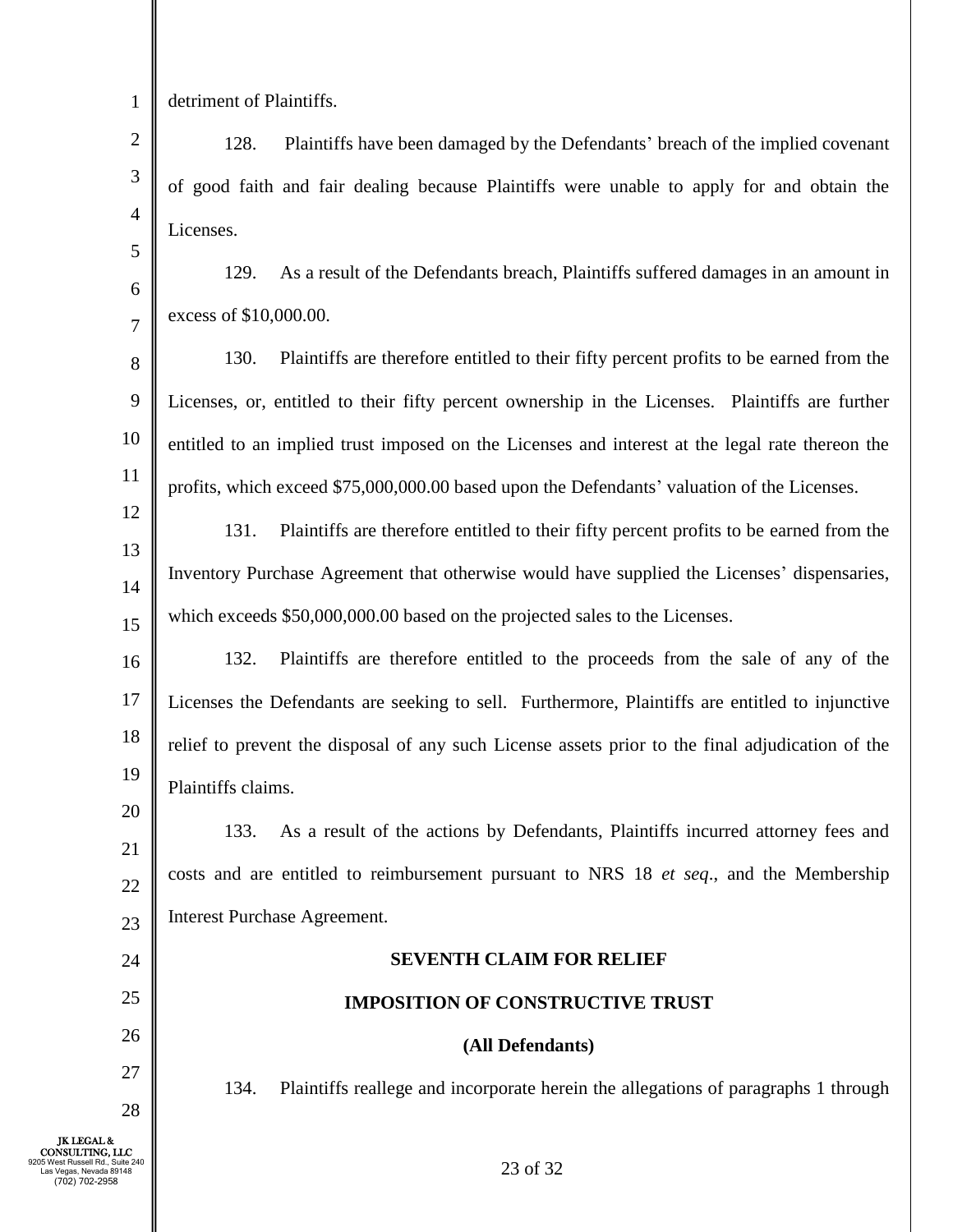1

135, inclusive.

2 3 4 5 6 7 8 9 135. As directors and/or officers of Naturex, including comprising of the purported Board for Naturex as Defendants would propose each of the Defendants would be Board members on the Naturex Applications, each of the Defendants owe fiduciary duties of care, loyalty and good faith to Naturex's members, including Plaintiffs. Defendants' fiduciary duties include obligations to exercise good business judgment, to act prudently in the operation of Naturex's business, to discharge their actions in good faith, to act in the best interests of Naturex and its members, and to put the interests of Naturex before their own.

10 11 12 13 136. The fiduciary duty existing between Plaintiffs and Defendants requires Defendants to maintain, in good faith, Naturex's and its members' best interests over anyone else's interests and was a confidential relationship between the Parties.

14 15 16 17 18 137. Defendants breached their fiduciary duty owed to Naturex and its members, by among other things, appropriating for their own use, the opportunity to apply for the Applications, which was an opportunity that should belong to Naturex. Defendants failed to use due care or diligence, failed to act with the utmost faith, exercise ordinary skill, and act with reasonable intelligence in exercising their fiduciary duty to Plaintiffs.

19

138. Defendants breached their fiduciary duties of loyalty and good faith by, among other things, intentionally appropriating for their own use the Naturex Proprietary Information, by failing to submit the Naturex Applications, by failing to afford the opportunity in the Applications and Licenses to Plaintiffs, and by purposefully misrepresenting to Plaintiffs' detriment the Naturex Application would be prepared and submitted, when in fact, Defendants instead intended and did submit the Lone Mountain Application to Naturex's detriment.

26 27

28

25

140. As a direct result, Plaintiffs were unable to apply for and obtain the Licenses and

139. Plaintiffs have been damaged by the Defendants' breach of their fiduciary duties.

JK LEGAL & CONSULTING, LLC 9205 West Russell Rd., Suite 240 Las Vegas, Nevada 89148 (702) 702-2958

24 of 32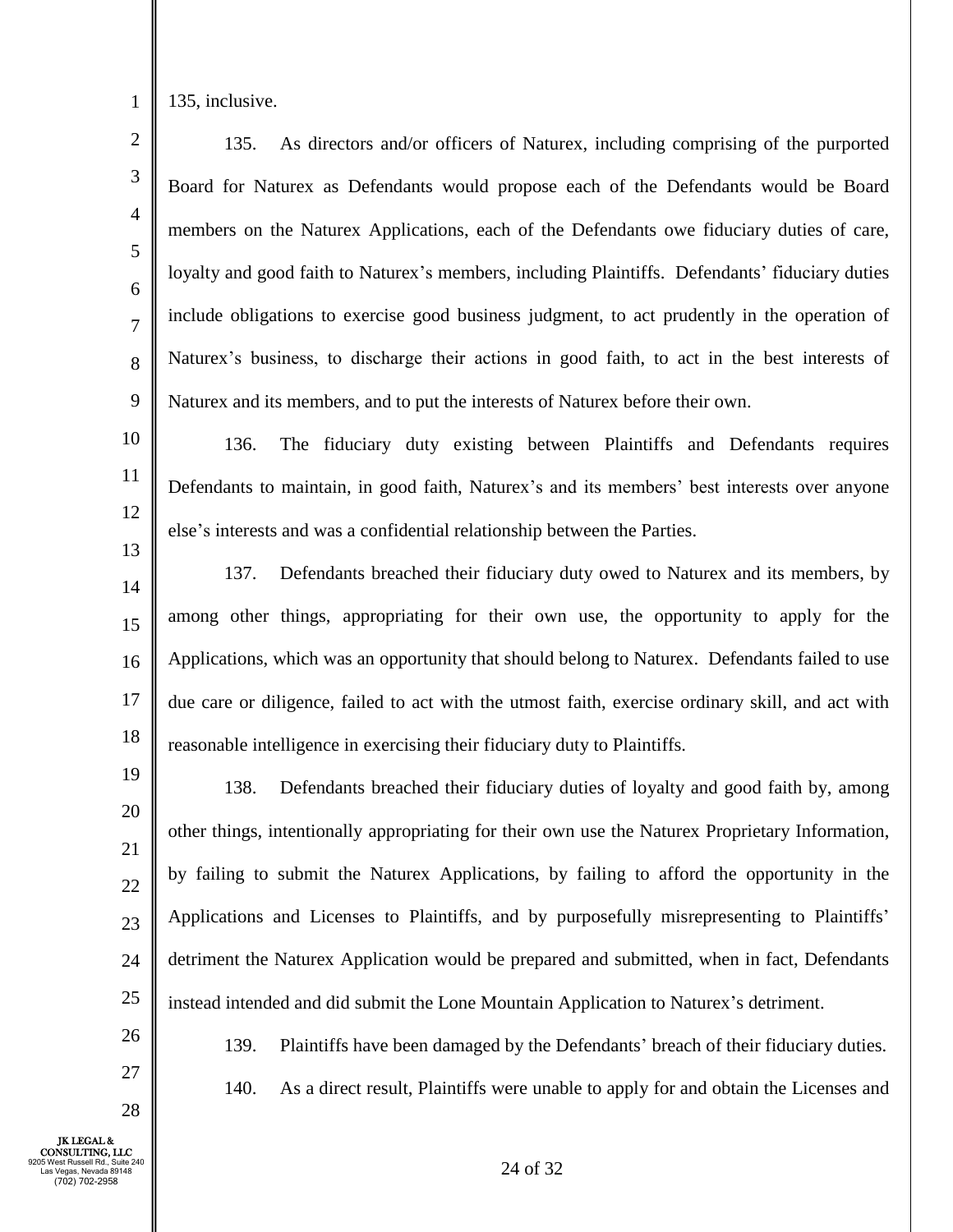retention of legal title by Defendants would be inequitable under the circumstances.

141. As a result of the Defendants breach of their fiduciary duties, Plaintiffs suffered damages in an amount in excess of \$10,000.00.

- 4 5 6 7 8 9 142. Plaintiffs are therefore entitled to their fifty percent profits to be earned from the Licenses, or, entitled to their fifty percent ownership in the Licenses, which exceed \$75,000,000.00 based upon the Defendants' valuation of the Licenses. Plaintiffs are further entitled to an implied trust imposed on the Licenses and interest at the legal rate thereon the profits for the effectuation of justice.
- 10 11 12 13 143. Plaintiffs are therefore entitled to their fifty percent profits to be earned from the Inventory Purchase Agreement that otherwise would have supplied the Licenses' dispensaries, which exceeds \$50,000,000.00 based on the projected sales to the Licenses.
- 14 15 16 17 144. Plaintiffs are therefore entitled to the proceeds from the sale of any of the Licenses the Defendants are seeking to sell. Furthermore, Plaintiffs are entitled to injunctive relief to prevent the disposal of any such License assets prior to the final adjudication of the Plaintiffs claims.

18 19 145. As a result of the actions by Defendants, Plaintiffs incurred attorney fees and costs and are entitled to reimbursement pursuant to NRS 18 *et seq*.

# **EIGHTH CLAIM FOR RELIEF**

## **TORTIOUS INTERFERENCE WITH BUSINESS RELATIONS**

### **(All Defendants)**

24 25 146. Plaintiffs reallege and incorporate herein the allegations of paragraphs 1 through 145, inclusive.

- 147. Plaintiffs maintained a prospective economic interest to apply for the Licenses.
	- 148. Defendants had knowledge of the prospective economic interest.

JK LEGAL & CONSULTING, LLC 9205 West Russell Rd., Suite 240 Las Vegas, Nevada 89148 (702) 702-2958

20

21

22

23

26

27

28

1

2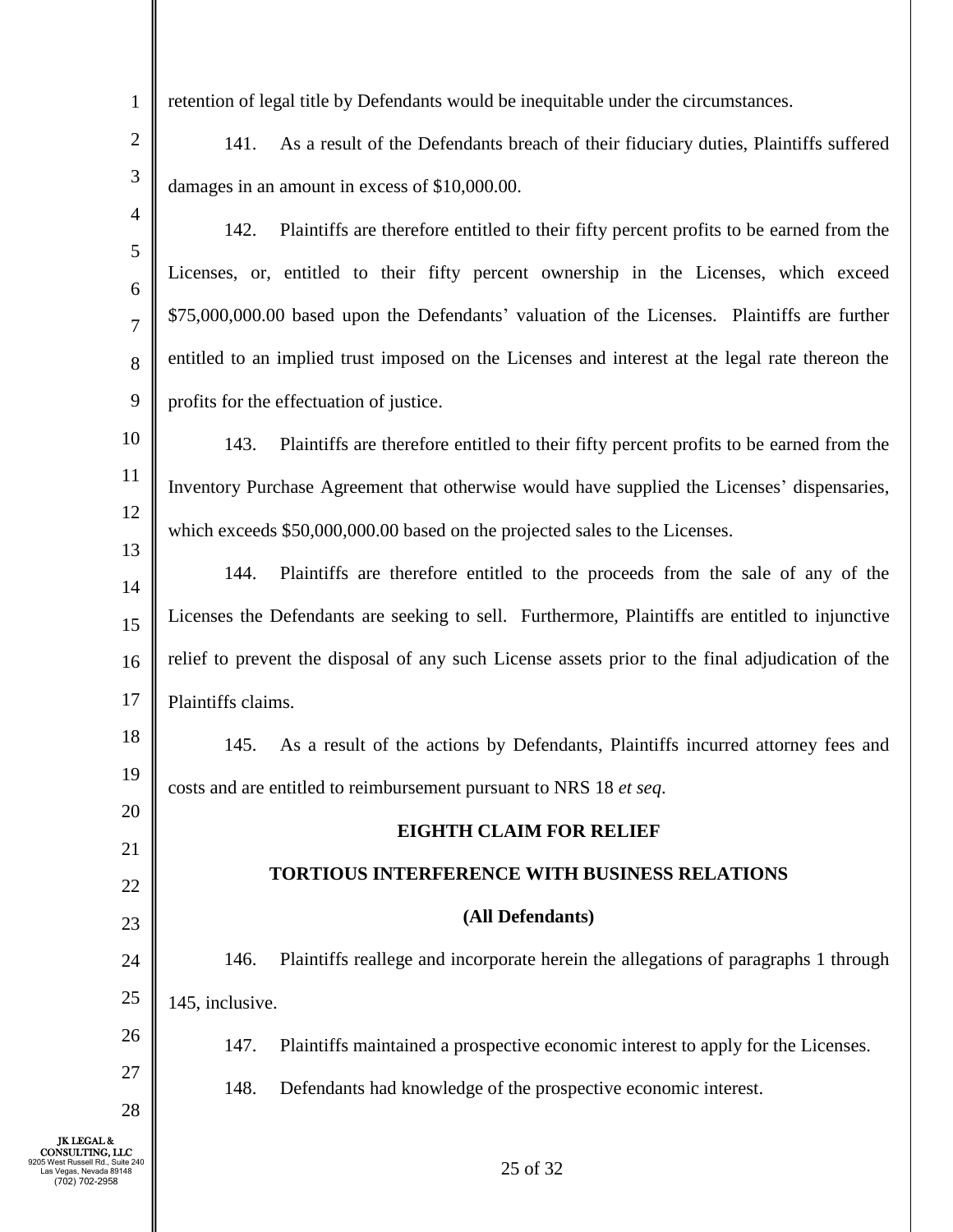| $\mathbf{1}$                                                                                                           | Defendants intended to harm Plaintiff by preventing the prospective economic<br>149.             |
|------------------------------------------------------------------------------------------------------------------------|--------------------------------------------------------------------------------------------------|
| $\mathbf{2}$                                                                                                           | interest when Defendants failed to prepare and submit the Application on behalf of Naturex.      |
| 3                                                                                                                      | 150.<br>There exists no justification or privilege for Defendants' conduct.                      |
| $\overline{4}$                                                                                                         | 151.<br>Plaintiffs have been damaged by the Defendants' tortuous interference with the           |
| $\mathfrak{S}$                                                                                                         | prospective economic interest.                                                                   |
| 6<br>7                                                                                                                 | As a direct result, Plaintiffs were unable to apply for and obtain the Licenses.<br>152.         |
| 8                                                                                                                      | 153.<br>As a result of the Defendants tortuous interference with the prospective                 |
| 9                                                                                                                      | economic interest, Plaintiffs suffered damages in an amount in excess of \$10,000.00.            |
| 10                                                                                                                     | Plaintiffs are therefore entitled to their fifty percent profits to be earned from the<br>154.   |
| 11                                                                                                                     | Licenses, or, entitled to their fifty percent ownership in the Licenses, which exceed            |
| 12                                                                                                                     | \$75,000,000.00 based upon the Defendants' valuation of the Licenses. Plaintiffs are further     |
| 13                                                                                                                     |                                                                                                  |
| 14                                                                                                                     | entitled to an implied trust imposed on the Licenses and interest at the legal rate thereon the  |
| 15                                                                                                                     | profits for the effectuation of justice.                                                         |
| 16                                                                                                                     | 155.<br>Plaintiffs are therefore entitled to their fifty percent profits to be earned from the   |
| 17                                                                                                                     | Inventory Purchase Agreement that otherwise would have supplied the Licenses' dispensaries,      |
| 18                                                                                                                     | which exceeds \$50,000,000.00 based on the projected sales to the Licenses.                      |
| 19                                                                                                                     | 156.<br>Plaintiffs are therefore entitled to the proceeds from the sale of any of the            |
| 20                                                                                                                     | Licenses the Defendants are seeking to sell. Furthermore, Plaintiffs are entitled to injunctive  |
| 21<br>$22\,$                                                                                                           | relief to prevent the disposal of any such License assets prior to the final adjudication of the |
| 23                                                                                                                     | Plaintiffs claims.                                                                               |
| 24                                                                                                                     | As a result of the actions by Defendants, Plaintiffs incurred attorney fees and<br>157.          |
| 25                                                                                                                     | costs and are entitled to reimbursement pursuant to NRS 18 et seq.                               |
| 26                                                                                                                     | 1/1                                                                                              |
| 27                                                                                                                     | ///                                                                                              |
| 28                                                                                                                     |                                                                                                  |
| <b>JK LEGAL &amp;</b><br>CONSULTING, LLC<br>05 West Russell Rd., Suite 240<br>as Vegas, Nevada 89148<br>(702) 702-2958 | 26 of 32                                                                                         |

I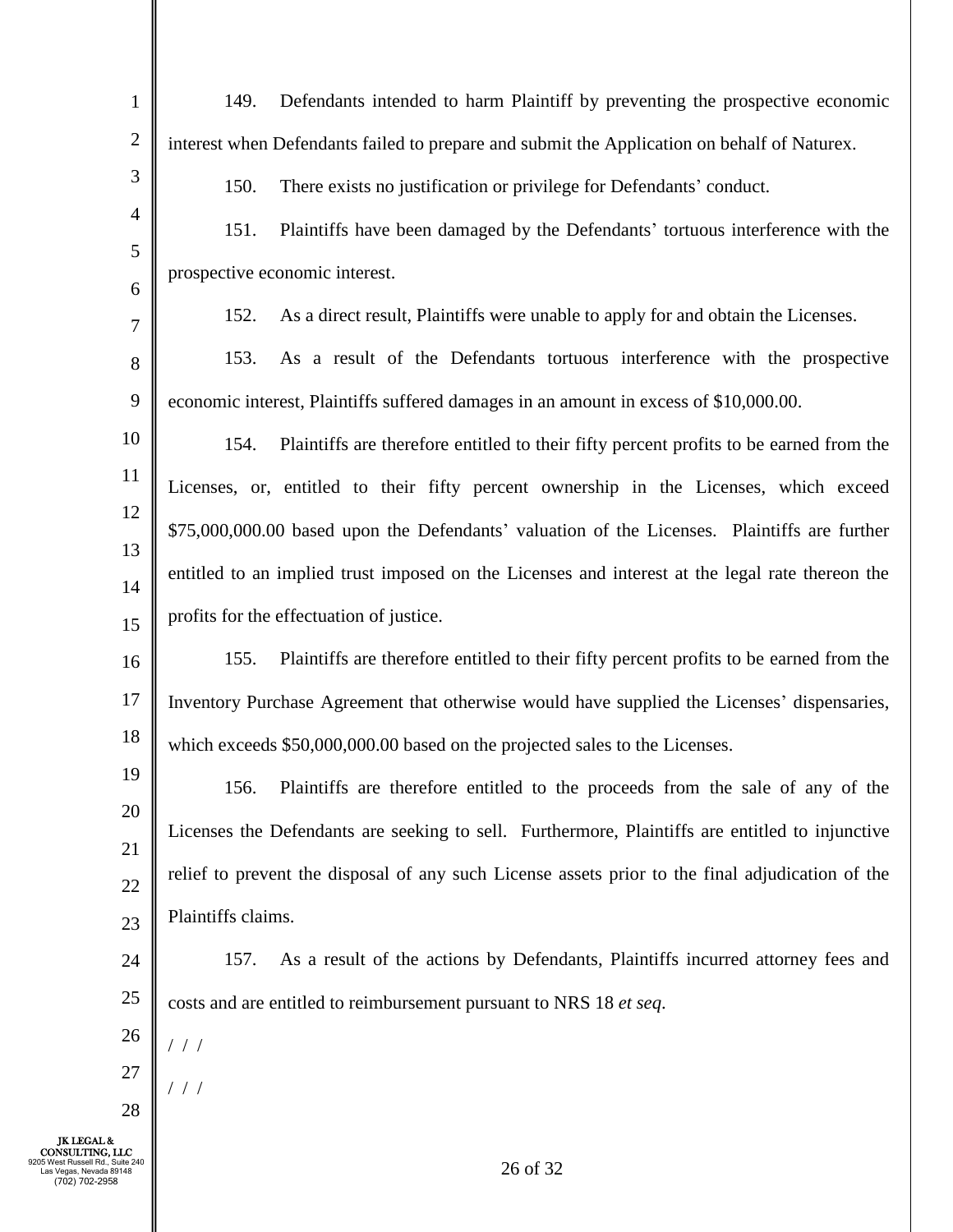| 1                                                                                                              | <b>NINTH CLAIM FOR RELIEF</b><br><b>CIVIL CONSPIRACY</b>                                        |
|----------------------------------------------------------------------------------------------------------------|-------------------------------------------------------------------------------------------------|
| 2                                                                                                              |                                                                                                 |
| 3                                                                                                              | (All Defendants)                                                                                |
| 4                                                                                                              | 158.<br>Plaintiffs reallege and incorporate herein the allegations of paragraphs 1 through      |
| 5                                                                                                              | 157, inclusive.                                                                                 |
| 6                                                                                                              | 159.<br>Defendants, through their various entities, officers, board members, and                |
| 7                                                                                                              | members, intended to accomplish an unlawful objective together by causing the Naturex           |
| 8                                                                                                              | Application to not be submitted in order to provide Defendants an advantage for the application |
| 9                                                                                                              | process.                                                                                        |
| 10                                                                                                             |                                                                                                 |
| 11                                                                                                             | 160.<br>Defendants acted in concert and by agreement of a meeting of the minds to               |
| 12                                                                                                             | pursue the Lone Mountain Application while purposefully disregarding the Naturex Application    |
| 13                                                                                                             | and the failure to submit it for review.                                                        |
| 14                                                                                                             | 161.<br>The Defendants intentions of waiting until the day of the expiration of the             |
| 15                                                                                                             | Application Period to inform Naturex it would not submit the Naturex Application while          |
| 16                                                                                                             | contemporaneously concealing the fact Defendants intended to submit an Application on behalf    |
| 17                                                                                                             |                                                                                                 |
| 18                                                                                                             | of Lone Mountain instead were to accomplish the unlawful objection of harming Naturex           |
| 19                                                                                                             | because it would be too late for Naturex to complete and submit its Application.                |
| 20                                                                                                             | By misappropriating the Naturex Proprietary Information and defrauding<br>162.                  |
| 21                                                                                                             | Plaintiffs into believing the Application would be submitted based on the repeated promises     |
| 22                                                                                                             | despite Defendants' intent to submit the Application instead under Lone Mountain, Defendants    |
| 23                                                                                                             | committed an unlawful act in furtherance of the agreement to harm Naturex.                      |
| 24                                                                                                             | 163.<br>Plaintiffs have been damaged by the Defendants' civil conspiracy setout to cause        |
| 25                                                                                                             |                                                                                                 |
| 26                                                                                                             | the Naturex Application to not be submitted.                                                    |
| 27                                                                                                             | As a direct result, Plaintiffs were unable to apply for and obtain the Licenses.<br>164.        |
| 28                                                                                                             | 165.<br>As a result of the Defendants civil conspiracy, Plaintiffs suffered damages in an       |
| <b>JK LEGAL &amp;</b><br>CONSULTING, LLC<br>Russell Rd., Suite 240<br>as Vegas, Nevada 89148<br>(702) 702-2958 | 27 of 32                                                                                        |

I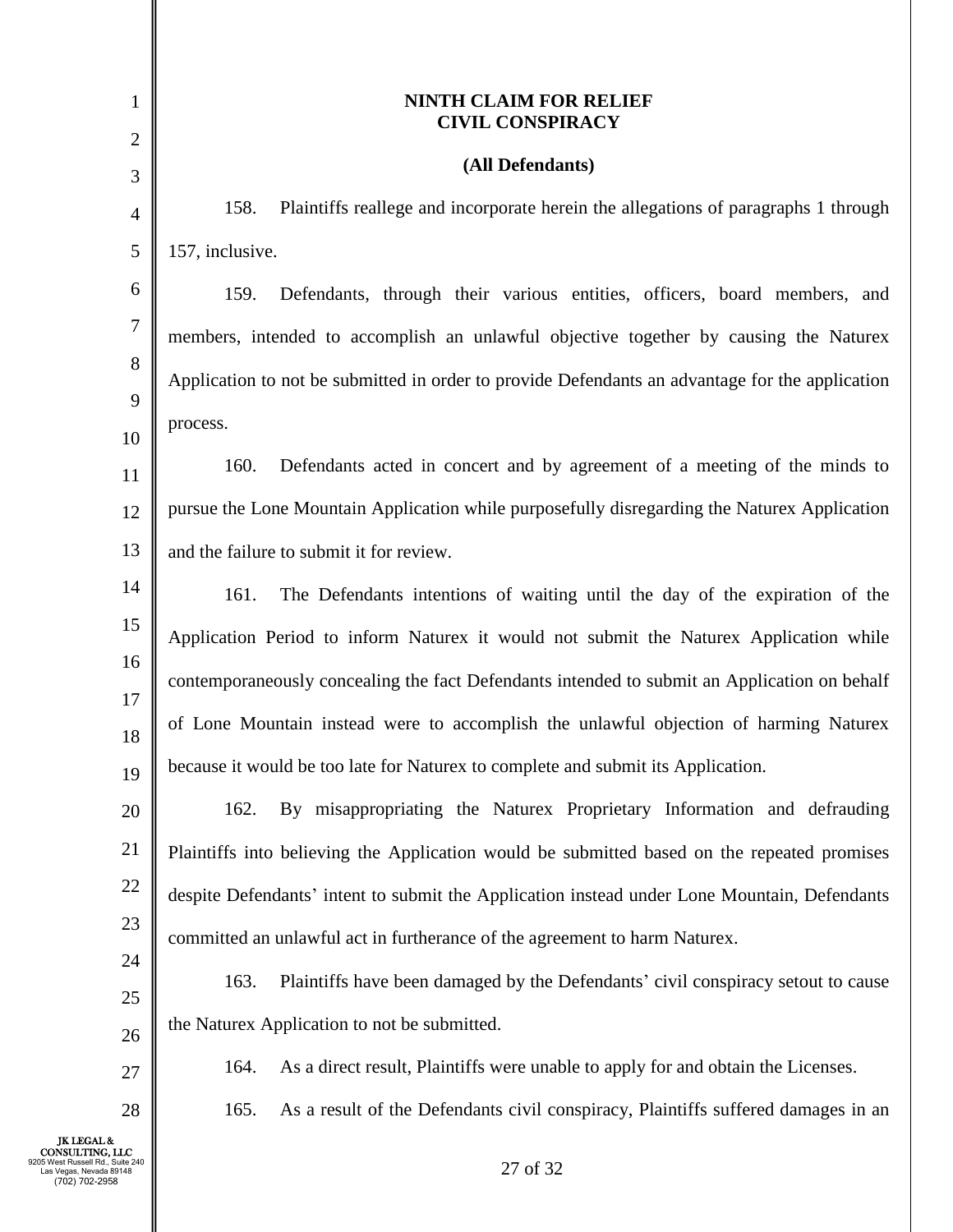1

amount in excess of \$10,000.00.

| $\sqrt{2}$                                                                                                              | Plaintiffs are therefore entitled to their fifty percent profits to be earned from the<br>166.   |
|-------------------------------------------------------------------------------------------------------------------------|--------------------------------------------------------------------------------------------------|
| $\mathfrak{Z}$                                                                                                          | Licenses, or, entitled to their fifty percent ownership in the Licenses, which exceed            |
| $\overline{4}$                                                                                                          | \$75,000,000.00 based upon the Defendants' valuation of the Licenses. Plaintiffs are further     |
| 5                                                                                                                       | entitled to an implied trust imposed on the Licenses and interest at the legal rate thereon the  |
| 6                                                                                                                       | profits for the effectuation of justice.                                                         |
| 7<br>8                                                                                                                  | 167.<br>Plaintiffs are therefore entitled to their fifty percent profits to be earned from the   |
| 9                                                                                                                       | Inventory Purchase Agreement that otherwise would have supplied the Licenses' dispensaries,      |
| 10                                                                                                                      |                                                                                                  |
| 11                                                                                                                      | which exceeds \$50,000,000.00 based on the projected sales to the Licenses.                      |
| 12                                                                                                                      | 168.<br>Plaintiffs are therefore entitled to the proceeds from the sale of any of the            |
| 13                                                                                                                      | Licenses the Defendants are seeking to sell. Furthermore, Plaintiffs are entitled to injunctive  |
| 14                                                                                                                      | relief to prevent the disposal of any such License assets prior to the final adjudication of the |
| 15                                                                                                                      | Plaintiffs claims.                                                                               |
| 16                                                                                                                      | As a result of the actions by Defendants, Plaintiffs incurred attorney fees and<br>169.          |
| 17                                                                                                                      | costs and are entitled to reimbursement pursuant to NRS 18 et seq.                               |
| 18                                                                                                                      | <b>TENTH CLAIM FOR RELIEF</b>                                                                    |
| 19                                                                                                                      | MISAPPROPRIATION OF CORPORATE ASSETS                                                             |
| 20                                                                                                                      |                                                                                                  |
| 21                                                                                                                      | (EMBEZZLEMENT)                                                                                   |
| 22                                                                                                                      | (All Defendants)                                                                                 |
| 23                                                                                                                      | 170.<br>Plaintiffs reallege and incorporate herein the allegations of paragraphs 1 through       |
| 24                                                                                                                      | 169, inclusive.                                                                                  |
| 25                                                                                                                      | 171.<br>Naturex possesses certain assets, including its employees, who are financially           |
| 26                                                                                                                      | remunerated by Naturex to perform services for Naturex.                                          |
| 27                                                                                                                      | 172.<br>Naturex assets, including its employees, are not readily available for use by            |
| 28                                                                                                                      |                                                                                                  |
| <b>JK LEGAL &amp;</b><br>CONSULTING, LLC<br>05 West Russell Rd., Suite 240<br>Las Vegas, Nevada 89148<br>(702) 702-2958 | 28 of 32                                                                                         |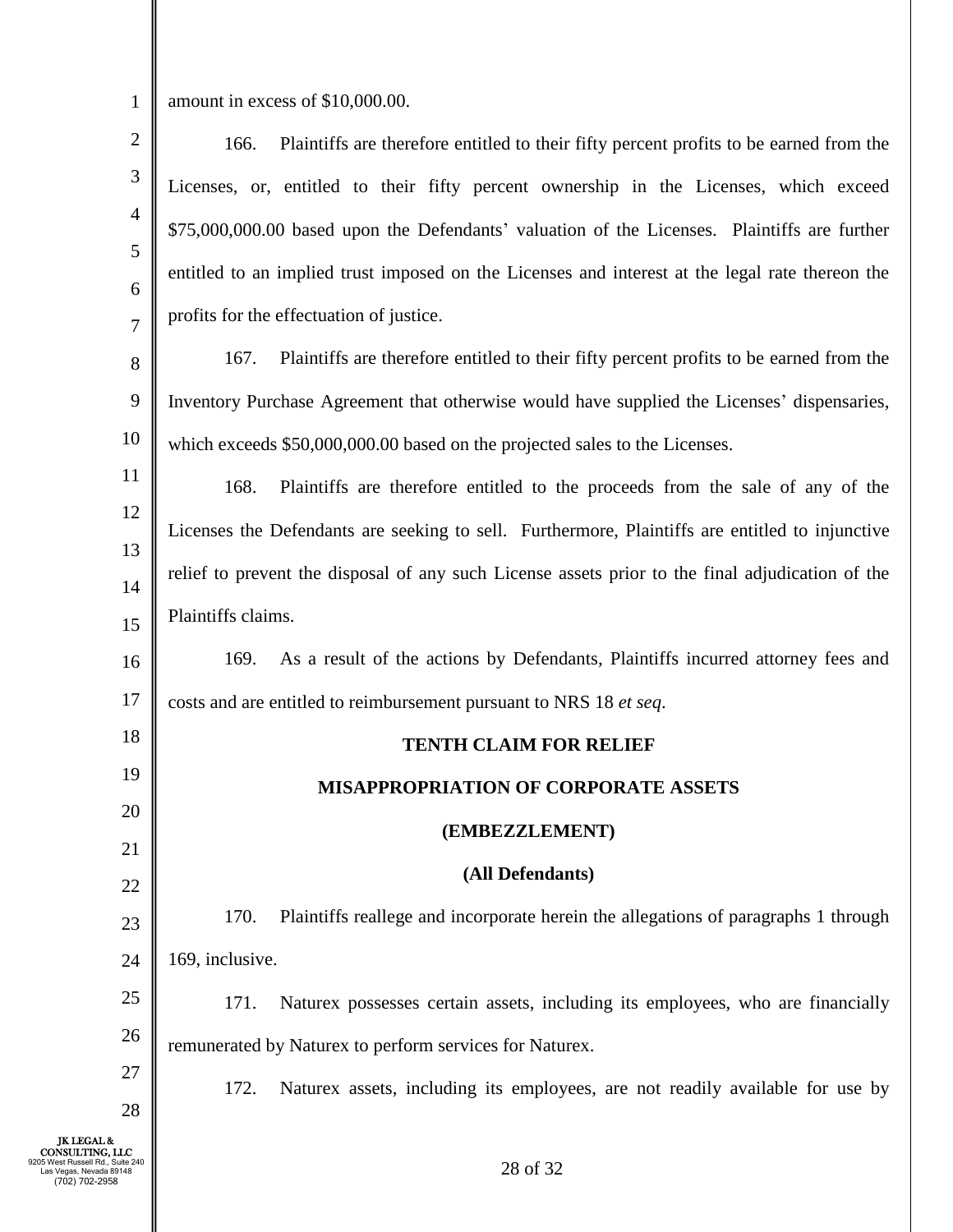1 others.

(702) 702-2958

2 3 4 5 6 7 8 9 10 11 12 13 14 15 16 17 18 19 20 21 22 23 24 25 26 27 28 JK LEGAL & CONSULTING, LLC 9205 West Russell Rd., Suite 240 Las Vegas, Nevada 89148 29 of 32 173. On information and belief, Defendants intentionally, and with reason to believe that its actions would cause injury to Plaintiffs, misappropriated the Naturex assets for Defendants' own use and personal gain when it utilized the Naturex employees for the benefit of the Licenses and for Defendants' other businesses while Defendants' relied upon Naturex to pay for those employees' salaries. 174. The misappropriation is wrongful because Defendants are utilizing the Naturex assets, without authority nor compensation, while furthering Defendants' improper usurped corporate opportunity by utilizing Naturex assets for Defendants' own use. 175. On information and belief, Defendants misappropriated the Naturex assets with willful, wanton, or reckless disregard of Plaintiffs' rights for Defendants' Licenses and other businesses of Defendants. 176. Plaintiffs have been damaged by the Defendants' misappropriation because Plaintiffs' assets are being utilized without compensation and to further Defendants' corporate opportunity and Licenses that should have belonged to Naturex. 177. As a direct result of the Defendants misappropriation, Plaintiffs suffered damages in an amount in excess of \$10,000.00. 178. As a result of the actions by Defendants, Plaintiffs incurred attorney fees and costs and are entitled to reimbursement pursuant to NRS 18 *et seq*. **ELEVENTH CLAIM FOR RELIEF DECLARATORY RELIEF (All Defendants)** 179. Plaintiffs reallege and incorporate herein the allegations of paragraphs 1 through 178, inclusive.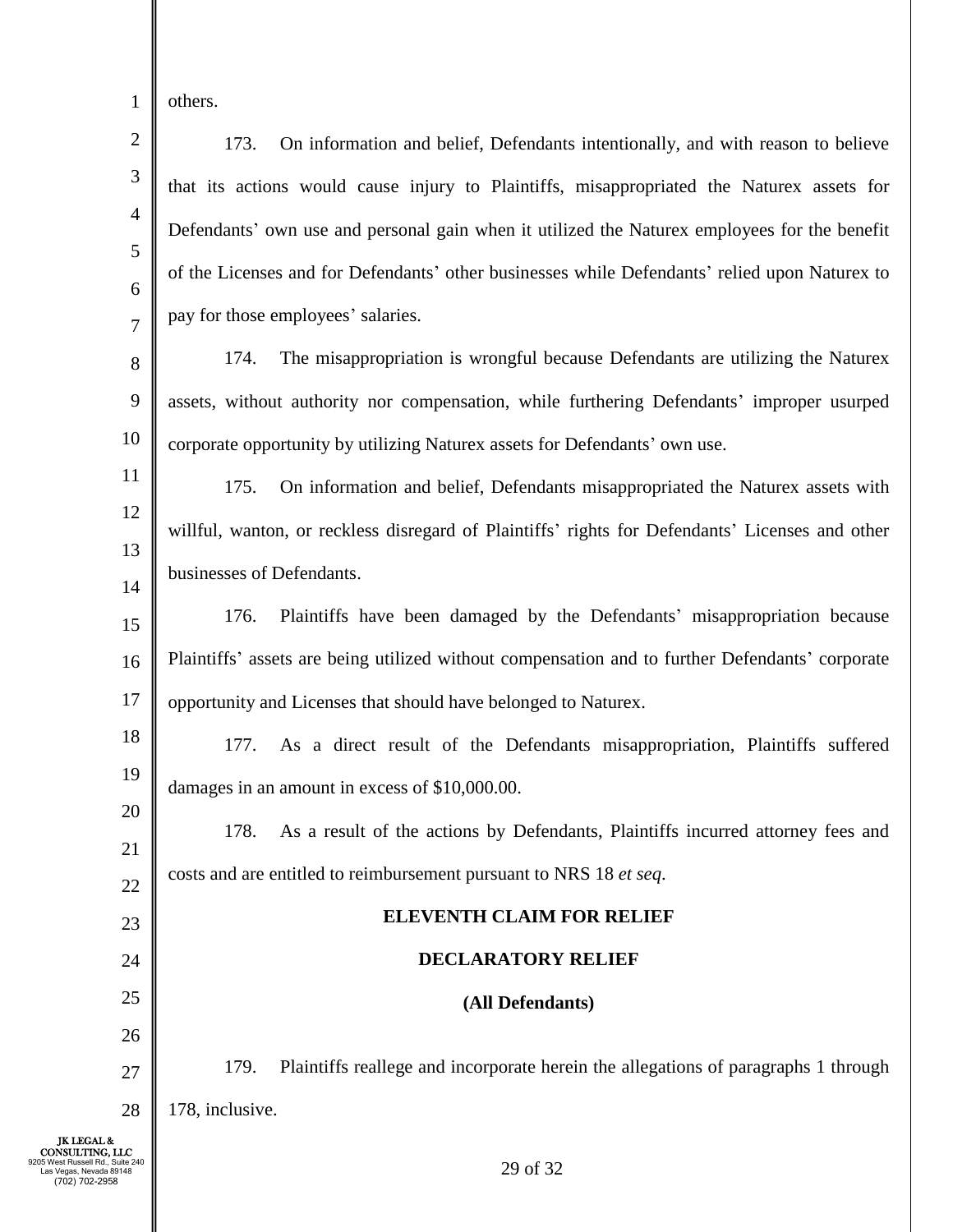1 2 3 4 5 6 7 8 9 10 11 12 13 14 15 16 17 18 19 20 21 22 23 24 25 26 27 28 JK LEGAL & CONSULTING, LLC 9205 West Russell Rd., Suite 240 Las Vegas, Nevada 89148 180. A justifiable controversy exists that warrants a declaratory judgment pursuant to Nevada's Uniform Declaratory Judgments Act, NRS 30.010 to 30.160, inclusive. 181. Plaintiffs and Defendants have adverse and/or competing interests pursuant to the Membership Interest Purchase Agreement and the Defendants' conduct of usurping the corporate opportunity by failing to submit the Naturex Application and instead submitting the self-serving Application for Defendant Lone Mountain. 182. The Defendants' conduct of failing to submit the Naturex Application and then the Licenses awarded to the Defendants affects Plaintiff's rights afforded to it under the Membership Interest Purchase Agreement and the Uniform Trade Secrets Act. 183. The Defendants' actions and/or inactions also created an actual justifiable controversy ripe for judicial determination between Plaintiffs and Defendants with respect to the construction, interpretation and implementation of the Membership Interest Purchase Agreement and the fiduciary duties owed between officers, directors and members to Naturex. 184. Plaintiffs have been harmed, and will continue to be harmed, by Defendants' actions. 185. Accordingly, Plaintiffs seek a declaration from this Court that, *inter alia*: a. Defendants improperly usurped Naturex's opportunity to obtain the Licenses; b. Defendants improperly breached their fiduciary duties owed to Plaintiffs; c. Defendants improperly breached their covenants of good faith and fair dealing pursuant to the agreements and partnership between the Parties; d. Defendants improperly mispresented and defrauded Plaintiffs by informing them Naturex would be applying for the Licenses, when Defendants did not intend to submit the Naturex Application and instead

(702) 702-2958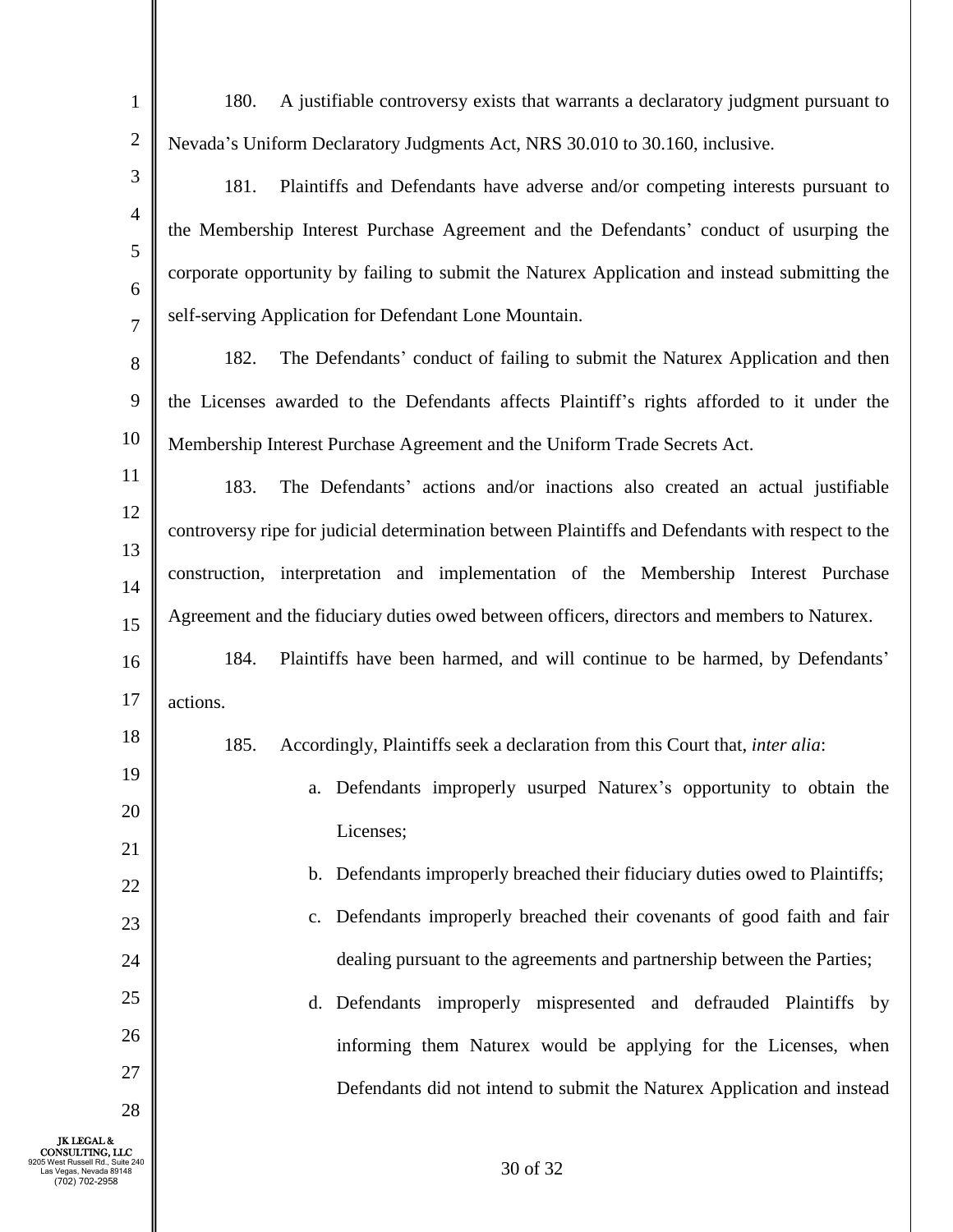| 1                                                                                                               | were only going to submit a self-serving Lone Mountain Application;                                |
|-----------------------------------------------------------------------------------------------------------------|----------------------------------------------------------------------------------------------------|
| 2                                                                                                               | Defendants civil conspiracy to interference with Naturex's prospective<br>e.                       |
| 3                                                                                                               | business interests caused financial harm to the Plaintiffs;                                        |
| $\overline{4}$                                                                                                  | Plaintiffs are entitled to their fifty percent profits to be earned from the<br>f.                 |
| 5                                                                                                               | Licenses;                                                                                          |
| 6                                                                                                               | Plaintiffs are entitled to their fifty percent ownership in the Licenses;<br>g.                    |
| 7                                                                                                               |                                                                                                    |
| 8                                                                                                               | h. Plaintiffs are entitled to their fifty percent of profits pursuant to the                       |
| 9                                                                                                               | <b>Inventory Purchase Agreement;</b>                                                               |
| 10                                                                                                              | Plaintiffs are entitled to injunctive relief enjoining Defendants from<br>i.                       |
| 11                                                                                                              | continued exclusion from ownership interest in the Licenses;                                       |
| 12                                                                                                              | Plaintiffs are entitled to injunctive relief enjoining Defendants from<br>j.                       |
| 13                                                                                                              | selling any of the Licenses prior to the relief afforded to Plaintiffs herein.                     |
| 14                                                                                                              |                                                                                                    |
| 15                                                                                                              | 186.<br>Plaintiffs assert and contend that a declaratory judgment is both necessary and            |
| 16                                                                                                              | proper at this time for the Court to determine the respective rights, duties, responsibilities and |
| 17                                                                                                              | liabilities of the Parties.                                                                        |
| 18                                                                                                              | 187.<br>As a result of the actions by Defendants, Plaintiffs incurred attorney fees and            |
| 19                                                                                                              | costs and are entitled to reimbursement pursuant to NRS 18 et seq.                                 |
| 20                                                                                                              | <b>PRAYER FOR RELIEF</b>                                                                           |
| 21                                                                                                              | WHEREFORE, Plaintiffs pray for judgment as follows:                                                |
| 22                                                                                                              |                                                                                                    |
| 23                                                                                                              | 1. For declaratory relief as set forth above.                                                      |
| 24                                                                                                              | For a preliminary and permanent injunction enjoining the Defendants from<br>2.                     |
| 25                                                                                                              | excluding Plaintiffs from ownership of the Licenses and/or to receive the profits                  |
| 26                                                                                                              | generated by the Licenses, including profits pursuant to the Inventory Purchase                    |
| 27                                                                                                              | Agreement.                                                                                         |
| 28                                                                                                              |                                                                                                    |
| <b>JK LEGAL &amp;</b><br>CONSULTING. LLC<br>Russell Rd., Suite 240<br>as Vegas, Nevada 89148.<br>(702) 702-2958 | 31 of 32                                                                                           |